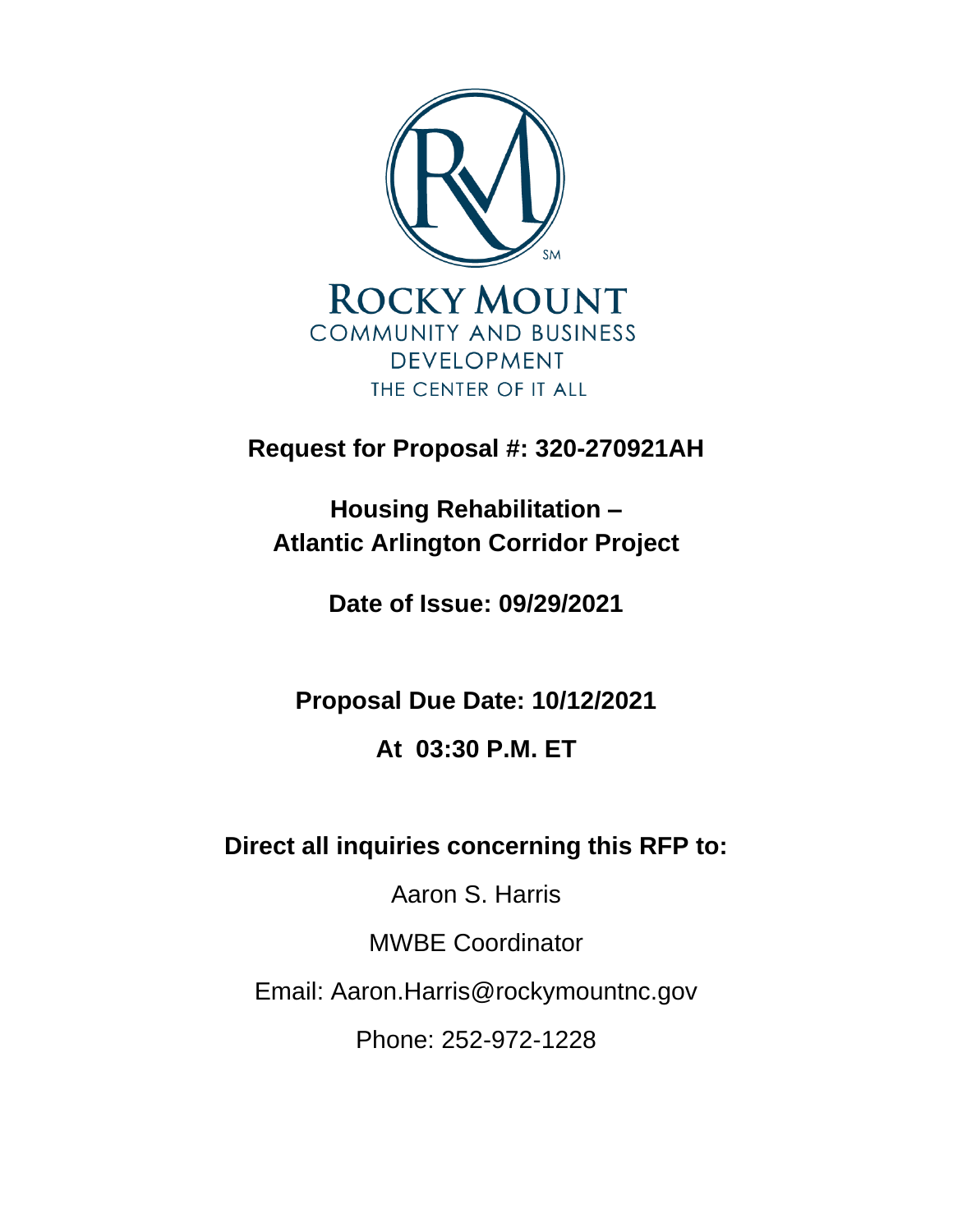# Contents

| L.   |  |
|------|--|
| Ш.   |  |
| III. |  |
| IV.  |  |
| V.   |  |
| VI.  |  |
| VII. |  |
|      |  |
|      |  |
|      |  |
|      |  |
|      |  |
|      |  |
|      |  |
|      |  |
|      |  |
|      |  |
|      |  |
|      |  |
|      |  |
|      |  |
|      |  |
|      |  |
|      |  |
|      |  |
|      |  |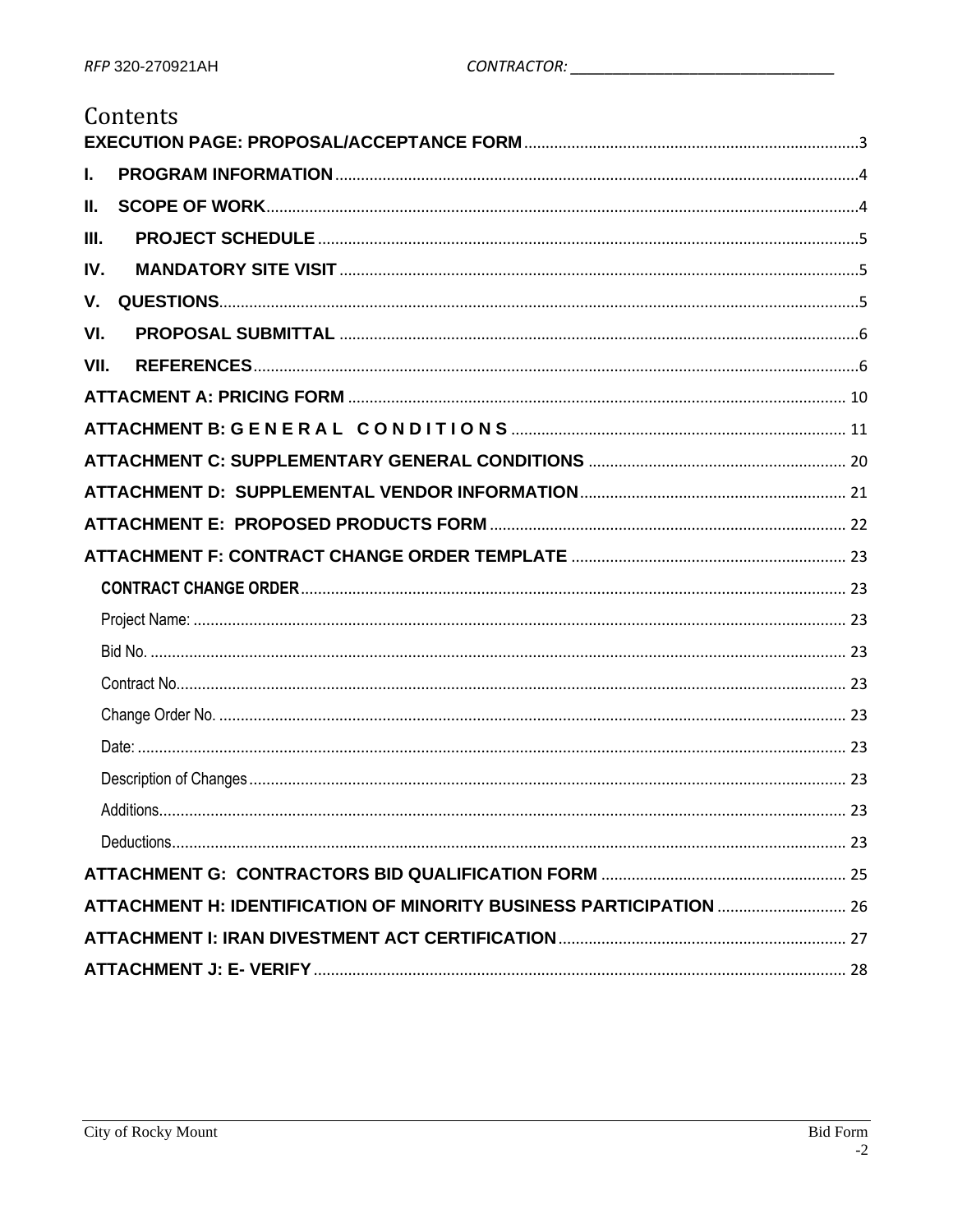### **EXECUTION PAGE: PROPOSAL/ACCEPTANCE FORM**

<span id="page-2-0"></span>In compliance with this Request for Quote, and subject to all the conditions herein, the undersigned Vendor offers and agrees to furnish and deliver any or all items upon which prices are quoted, at the prices set opposite each item within the time specified herein. By executing this quote, the undersigned Vendor certifies that this quote is submitted competitively and without collusion (G.S. 143-54), that none of its officers, directors, or owners of an unincorporated business entity has been convicted of any violations of Chapter 78A of the General Statutes, the Securities Act of 1933, or the Securities Exchange Act of 1934 (G.S. 143-59.2), and that it is not an ineligible Vendor as set forth in G.S. 143-59.1. False certification is a Class I felony. Furthermore, by executing this quote, the undersigned certifies to the best of Vendor's knowledge and belief, that it and its principals are not presently debarred, suspended, proposed for debarment, declared ineligible or voluntarily excluded from covered transactions by any Federal or State department or City department. As required by G.S. 143-48.5, the undersigned Vendor certifies that it, and each of its sub-contractors for any Contract awarded as a result of this RFQ, complies with the requirements of Article 2 of Chapter 64 of the NC General Statutes, including the requirement for each employer with more than 25 employees in North Carolina to verify the work authorization of its employees through the federal E-Verify system. G.S. 133-32 and Executive Order 24 (2009) prohibit the offer to, or acceptance by, any City Employee associated with the preparing plans, specifications, estimates for public Contract; or awarding or administering public Contracts; or inspecting or supervising delivery of the public Contract of any gift from anyone with a Contract with the City , or from any person seeking to do business with the City . By execution of any response in this quote, you attest, for your entire organization and its employees or agents, that you are not aware that any such gift has been offered, accepted, or promised by any employees of your organization. **Do you have a financial interest or tangible personal benefit with a city of Rocky Mount employee, officer, or agent? \_\_\_\_ Yes \_\_\_\_ No If yes note the employee, officer, or agent; department; and the perceived or actual conflict of interest. \_\_\_\_\_\_\_\_\_\_\_\_\_\_\_\_\_\_\_\_\_\_\_\_\_\_\_\_\_\_\_\_\_**\_\_\_\_\_\_\_\_\_\_\_\_\_\_\_\_\_\_\_\_\_\_\_\_\_\_\_\_\_\_ **Failure to** 

**execute/sign quote prior to submittal shall render quote invalid and it WILL BE REJECTED. Late quotes cannot be accepted.**

| <b>VENDOR:</b>                                                                                      |       |                          |                           |  |
|-----------------------------------------------------------------------------------------------------|-------|--------------------------|---------------------------|--|
| <b>STREET ADDRESS:</b>                                                                              |       | $P.O.$ BOX:              | ZIP:                      |  |
| <b>CITY &amp; STATE &amp; ZIP:</b>                                                                  |       | <b>TELEPHONE NUMBER:</b> | <b>TOLL FREE TEL, NO:</b> |  |
| PRINCIPAL PLACE OF BUSINESS ADDRESS IF DIFFERENT FROM ABOVE (SEE INSTRUCTIONS TO VENDORS ITEM #11): |       |                          |                           |  |
| <b>PRINT NAME &amp; TITLE OF PERSON SIGNING ON BEHALF OF VENDOR:</b>                                |       | <b>FAX NUMBER:</b>       |                           |  |
| <b>VENDOR'S AUTHORIZED SIGNATURE:</b>                                                               | DATE: | <b>EMAIL:</b>            |                           |  |

Offer valid for at least 60 days from date of quote opening, unless otherwise stated here: **Example** days.

#### **ACCEPTANCE OF QUOTE**

If any or all parts of this quote are accepted by the City of Rocky Mount, an authorized representative of the City of Rocky Mount shall affix his/her signature hereto and this document and all provisions of this Request for Quote along with the Vendor response and the written results of any negotiations shall then constitute the written agreement between the parties. A copy of this acceptance will be forwarded to the successful Vendor(s).

| FOR CITY USE ONLY: Offer accept, and Contract awarded this \$                                                      | day of | 20 for properties   |
|--------------------------------------------------------------------------------------------------------------------|--------|---------------------|
| as indicated on the attached certification, by                                                                     |        | Purchasing Manager. |
| (Authorized Representative of City of Rocky Mount)                                                                 |        |                     |
| <b>PRE-AUDIT:</b> This instrument has been preaudited in the manner required by the Budget and Fiscal Control Act. |        |                     |
|                                                                                                                    |        |                     |

Finance Director **Date** Date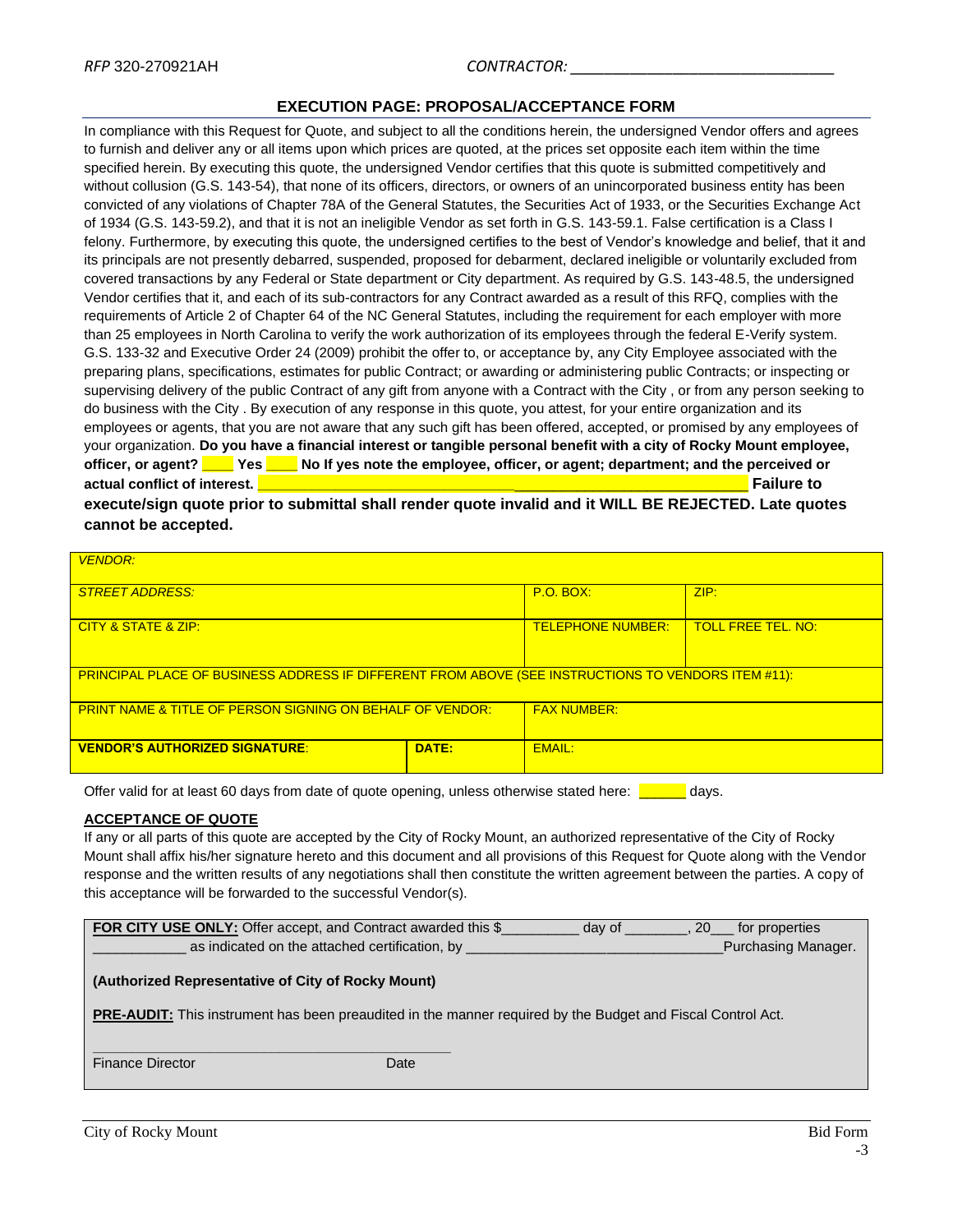#### **CITY OF ROCKY MOUNT STANDARD FORM OF INFORMAL CONTRACT AND GENERAL CONDITIONS**

FOR

#### **Project ID# - 320-270921AH**

#### <span id="page-3-0"></span>**I. PROGRAM INFORMATION**

#### **Atlantic Arlington Corridor Redevelopment Project:**

The City of Rocky Mount is offering a forgivable loan for up to \$40,000 in funding to assist with the rehabilitation of deteriorated homes that are owned and occupied by low to moderate income households. The goals of the project are:

- to assist property owners along the Atlantic Arlington Corridor area in the rehabilitation of their homes to a safe and livable condition
- to provide accessibility modifications and other repairs necessary to prevent displacement of low to moderate income homeowners with special needs, such as elderly and persons with disabilities
- to improve energy efficiency and conservation of resources.

Eligible repairs include flooring system, system upgrades (i.e. plumbing, electrical, and HVAC), roof repair and/or replacement, energy efficiency improvements (replacement windows and doors), vinyl siding, water heater replacement, lead, mold, or asbestos abatement, and accessibility features for entering and exiting the home (i.e. wheelchair ramps, handrails, grab bars, kitchen and bathroom adaptions, and door alterations). The Atlantic Arlington Corridor Redevelopment Project is funded by Community Development Block Grant funds.

### <span id="page-3-1"></span>**II. SCOPE OF WORK**

- a. Contractors are to include all overhead and profit in the individual items.
- b. Owner, after careful review, understands and accepts the scope of work described and has initialed and dated each page of the work write up.
- c. Contractor certifies that he/she has reviewed and agrees to perform the scope of work described and has initialed and dated each page of the work write up.
- d. Contractor shall remedy any defect due to faulty material or workmanship and pay for all damage to other work resulting therefrom, which appear within one year from final payment by the City. All reported deficiencies or issues must be resolved by the Contractor whether due to the work of subcontractors or not. The City will not contact subcontractors to resolve issues. Further, contractor shall furnish owner with all manufactures' and supplier's written warranties covering items furnished under the contract prior to release of final payment. Roof replacement work requires a two-year warranty.
- e. Remove from site all construction materials, tools and debris. Sweep clean all exterior work areas. Vacuum all interior work areas, removing all visible dust, stains, labels and tags.
- f. All painting must be of the highest quality. The surfaces must be prepared and inspected before painting.
- g. The primer and topcoats must be the same tint.
- h. Paint and Primer shall be the following or approved equal:
	- ❖ Sherwin Williams "Super Paint", "Resilience", "Duration" or "Emerald".

All work is to comply with current North Carolina State Building Code, City of Rocky Mount Rehabilitation Standards for Single-Family Structures, performance manual guidelines and or local building, electrical and plumbing codes with inspections and permits when applicable. All work will be done in quality and workmanlike manner. All material must be new, no re-used material.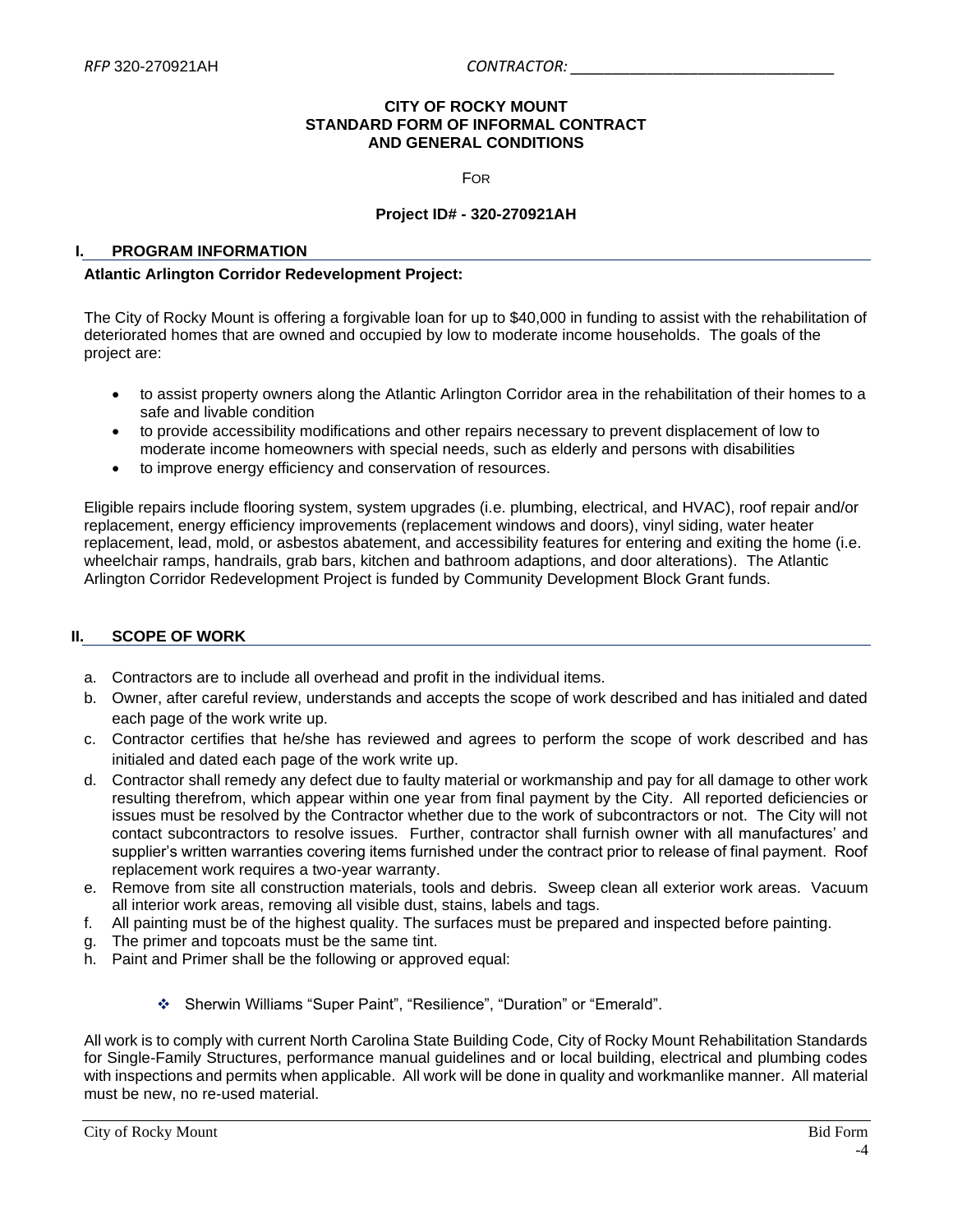When the Work Scope calls for an item to be removed and replaced, the contractor is to secure the owner's approval to dispose of the item rather than turning the item over to the owner.

#### **HOME LAYOUTS AND IMAGES**

Images are available for each home per request. Email [Aaron.Harris@rockymountnc.gov](mailto:ramona.plemmer@rockymountnc.gov) for pictures of the exterior and interior of the home. A PDF of the home layout will be available in the bid folder at https://rockymountnc.gov/bids.

#### **HVAC SPECIAL INSTRUCTIONS**

If a HVAC system is listed as a major repair for the property, the brand may be pre-determined by the homeowner. When preparing a response to the solicitation ensure that your proposal is adequate for cost of any of the approved brands below:

- a. Trane
- b. Carrier
- c. Rheem
- d. York

#### <span id="page-4-0"></span>**III. PROJECT SCHEDULE**

| <b>Event</b>                                    | <b>Responsibility</b> | Date and Time                |
|-------------------------------------------------|-----------------------|------------------------------|
| <b>Issue RFP</b>                                | City                  | Wednesday, September 29,2021 |
| Pre-bid/Site Visit                              | City                  | Tuesday, October 5, 2021 @   |
|                                                 |                       | $9:45$ am                    |
| <b>Submit Written Questions</b>                 | Contractor            | Thursday, October 7, 2021    |
| Provide Response to Questions/Addendum Deadline | City                  | Friday, October 8, 2021      |
| Submit Proposals                                | Contractor            | Tuesday, October 12, 2021    |
| <b>Contract Award</b>                           | City                  | TBD                          |
| <b>Estimated Completion Date</b>                | Contractor            | TBD                          |

### <span id="page-4-1"></span>**IV. MANDATORY SITE VISIT**

**Instructions**: It shall be **MANDATORY** that each Contractor's representative be present for a pre-proposal site visit. Attendees must meet promptly at 331 S. Franklin St*, Rocky Mount, NC 27804 at 10:00 am EST* Tuesday, October 5, 2021.

The purpose of this visit is for all prospective Contractors to apprise themselves with the conditions and requirements which will affect the performance of the work called for by this Request for Proposals. Contractors must stay for the duration of the site visit. No allowances will be made for unreported conditions that a prudent Contractor would recognize as affecting the work called for or implied by this proposal.

Contractors are cautioned that any information released to attendees during the site visit, other than that involving the physical aspects of the facility referenced above, and which conflicts with, supersedes, or adds to requirements in this Request for Proposal, must be confirmed by written addendum before it can be considered to be a part of this proposal.

#### <span id="page-4-2"></span>**V. QUESTIONS**

Written questions shall be e-mailed to Aaron.Harris@rockymountnc.gov by the date and time specified in the proposal schedule. Contractors will enter "RFP #320-270921AH – Questions" as the subject for the email.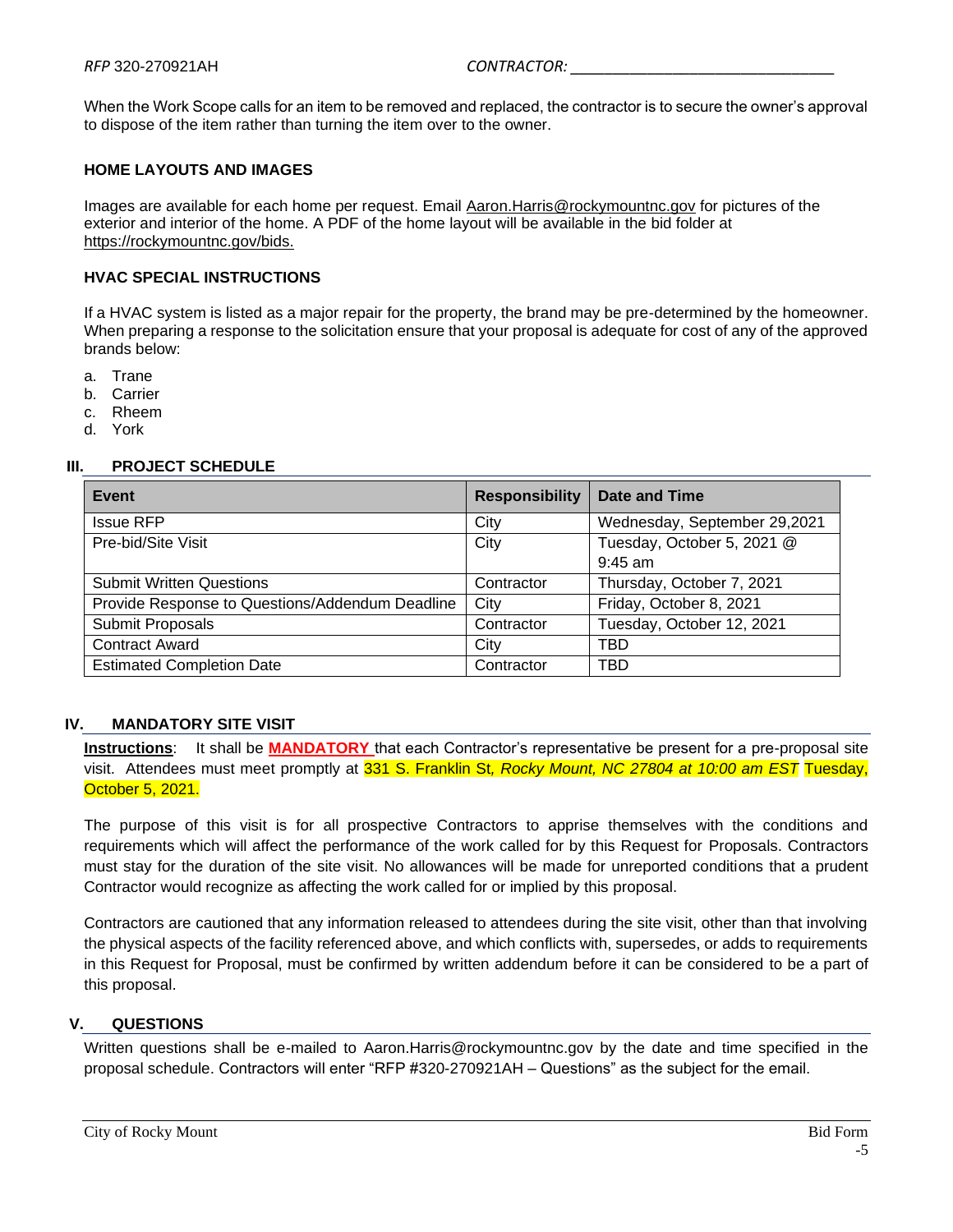Questions received prior to the submission deadline date, the MWBE Coordinator response, and any additional terms deemed necessary by the City of Rocky Mount will be posted in the form of an addendum to the Interactive Purchasing System (IPS), http://www.ips.state.nc.us, and the City of Rocky Mount website and shall become an Addendum to this RFP. No information, instruction or advice provided orally or informally by any City personnel, whether made in response to a question or otherwise concerning this RFP, shall be considered authoritative or binding. Vendors shall rely only on written material contained in an Addendum to this RFP.

Inquiries submitted no later than the date and time noted in the project schedule. Questions answered verbally will be followed up by written addenda as deemed necessary; oral interpretations shall have no effect.

### <span id="page-5-0"></span>**VI. PROPOSAL SUBMITTAL**

Contractors interested in performing the services requested must submit the following information:

1. One (1) copy of their RFP response including name, address, and phone number of contact person. RFP responses shall be addressed to:

> Attn: RFP #320-270921AH City of Rocky Mount Purchasing- Aaron Harris 331 S. Franklin Street Rocky Mount, NC 27802

All RFP responses shall be received by the date and time noted in the schedule in section 3. RFP responses may be sent via US Mail, FedEx, UPS, or hand delivered. **Faxed RFP responses will not be accepted**.

### <span id="page-5-1"></span>**VII. REFERENCES**

Vendors shall provide at least three (3) different references for which your company has provided Services of similar size and scope to that proposed herein. The city of Rocky Mount may contact these users to determine the Services provided are substantially similar in scope to those proposed herein and Contractor's performance has been satisfactory. The information obtained shall be considered in the evaluation of the quote. If city of Rocky Mount references are provided it cannot be counted towards your three (3) required references but may be included in addition to.

| <b>COMPANY NAME</b>            | <b>CONTACT NAME</b> | <b>TELEPHONE NUMBER</b> | <b>EMAIL</b> |
|--------------------------------|---------------------|-------------------------|--------------|
|                                |                     |                         |              |
|                                |                     |                         |              |
|                                |                     |                         |              |
| <b>Optional: City of Rocky</b> |                     |                         |              |
| <b>Mount</b>                   |                     |                         |              |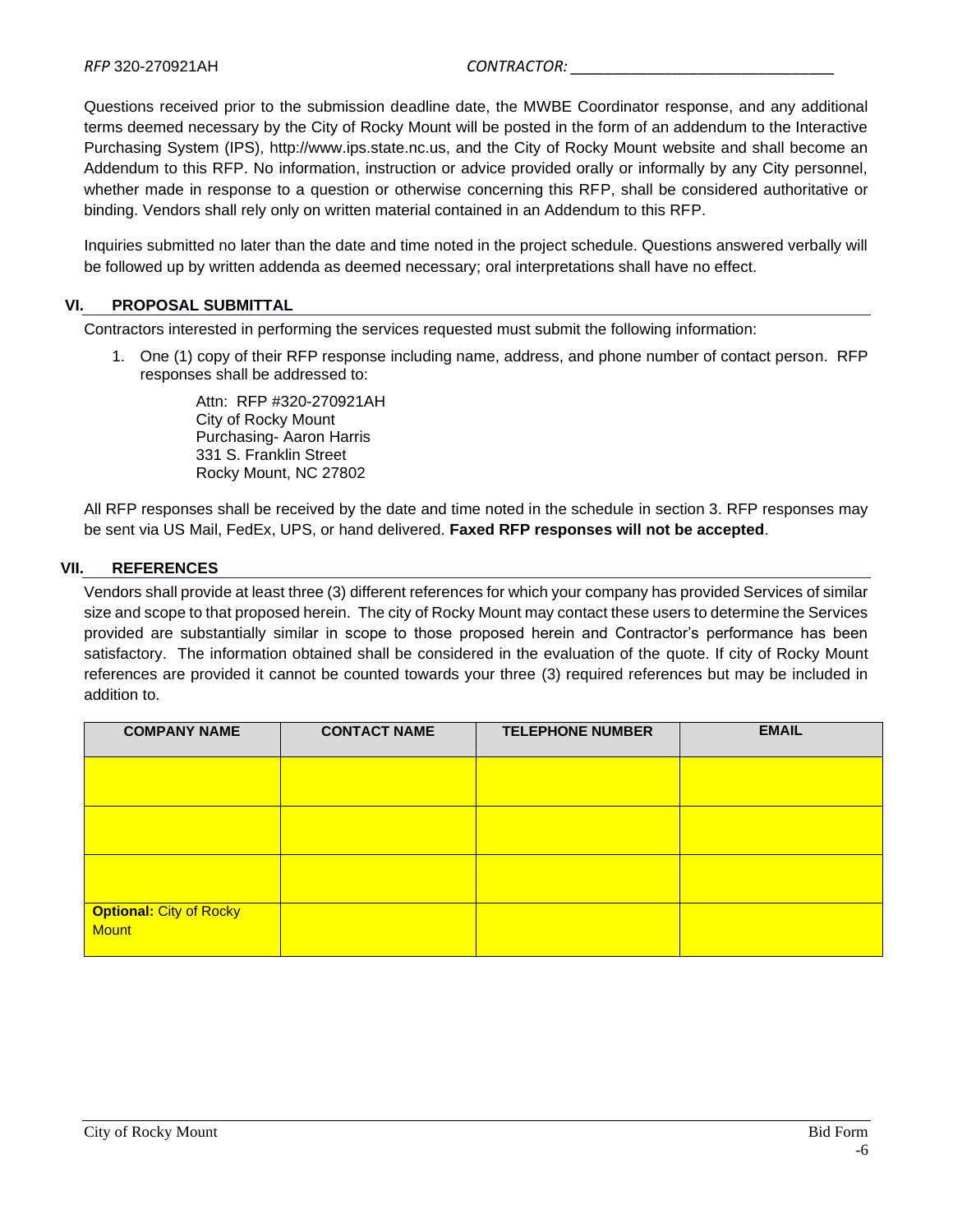### **PROPERTY A: 515 Goldleaf St, Rocky Mount N.C 27804**



### **Brief Description & Concerns: Housing Rehabilitation - Atlantic Arlington Corridor Project**

This single-story house was built in the early 1900's. It has at least one addition in the rear but there may be two. The interior has three bedrooms (the rear addition basement is being used as a bedroom), kitchen, living room, dining room, TV room and 1-1/2 bathrooms. The total square footage is approximately 1,888 sf. The main concerns are the roof and the HVAC system. The roof is leaking, and the gas HVAC system is leaking gas. There are many other concerns including the ½ bathroom, rotten wood siding, broken asbestos siding, ceiling damage, plumbing leaks, two eyes of the range do not work, the refrigerator is not cooling properly, mildew, support columns at the carport and more. Due to the limited budget and the program guidelines, not all repairs can be done.

Major renovations include:

- Plumbing
- HVAC
- **Siding**
- Window Electrical

### **Repairs:**

### **Location: 1 - Exterior**

### **2642 SIDING---VINYL---ALUMINUM TRIM**

Hang PVC vinyl clapboard siding including all cornice, corner, door, and window trim after replacing all deteriorated exterior building components. Wrap home with Tyvek vapor/ infiltration barrier and apply owner's choice of siding color, exposure, and texture with 50-year warranty. Wrap all facia, soffit, trim, window and door trim with .027 aluminum coil stock. Caulk all seams of aluminum trim.

### **2978 WINDOW REPLACE--VINYL-- DBL HNG ENERGY STAR**

Field measure and install a PVC, 1 over 1, double hung, double glazed, Low E window that meets the ENERGY STAR standards for this climate for U value and SHGC and is AAMA certified per AAMA/WDMA/CSA 101/I.S.2/A440-11. Include full screen. Wrap exterior jamb and sill with .027" aluminum coil stock back caulked and nailed 6" on center. Re-trim opening with casing, apron and stool to match existing. Prep for paint. This shall include the replacement of all deteriorated material.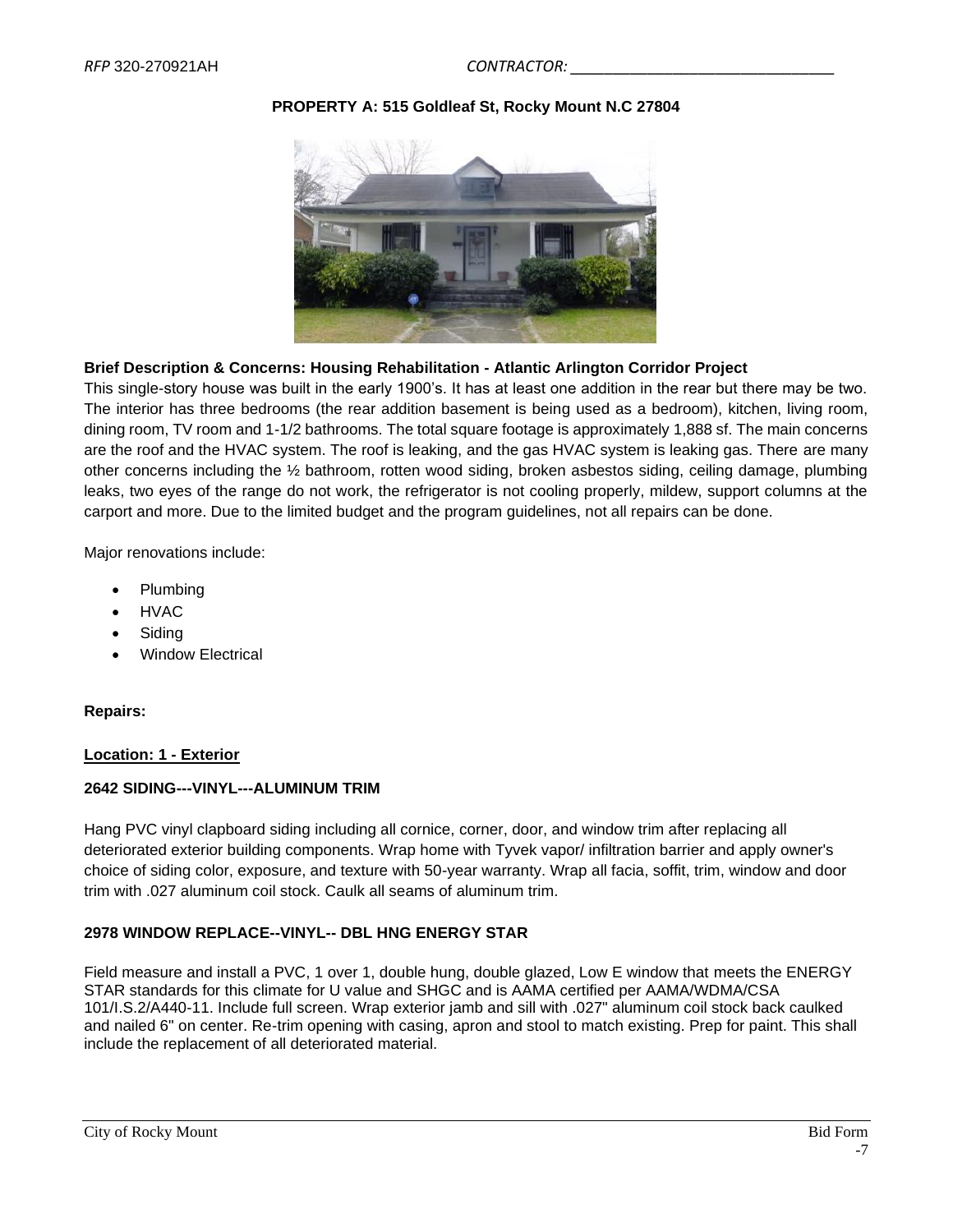### **5785 PREP & PAINT EXTERIOR MASONRY**

Protect ground with drop cloth. Scrape or pressure wash all loose, peeling, cracked and blistered paint from surface. Spot prime with latex primer. Paint one topcoat with latex. Color choice by owner.

#### **6100 GAS HEAT, ELECTRIC A/C**

Install a new gas heating/ electric cooling unit using the exiting ductwork. The system shall be at least 15 S.E.E.R per the government's yellow tag. Install a new interior thermostat. Equipment shall be Trane, Carrier, Rheem, York, (Goodman is not allowed) or pre-approved other. Finish all areas to match that are disturbed by this operation.

### **6614 PLUMBING SERVICE SYSTEM WATER AND SEWER**

Upgrade and Repair Interior Plumbing Connection System - remove all galvanized pipe to ensure that all new or existing plumbing fixtures and appliances in the dwelling operate properly and are properly connected to the plumbing system, and that the finished plumbing connection system operates trouble-free, without leaks, water hammer or vibration, the contractor shall perform the following work items if the contractor shall make any and all improvements to the existing plumbing connection system, including installation of upgraded or new valves, vents, traps, clean-outs, etc., from the point of service connection, to ensure that the new Fixture, and the connection system serving the new fixture, operates trouble-free. All new materials shall be of a type specified by and installed in accordance with current standards of the State Building Code and Section 32 of the Contractor's Handbook, as enforced by local authority.

The contractor shall make any and all improvements, to the plumbing connection system serving existing fixtures and appliances, from the point of street service connection to the fixture connection point, to ensure that the plumbing connection system serving existing fixtures operates trouble-free. All new materials shall be of a type specified by and installed in accordance with, current standards of the current codes, as enforced by local authority.

### **8110 UPGRADE ELECTRICAL TO CODE**

Upgrade unit to current National Electric Code including but not limited to surface mount GFI in bathroom & kitchen; 15-amp grounded receptacles on all usable walls; switched lights in all halls, kitchens, bathrooms, and furnace areas; hard wired smoke detectors; cover plates; counter receptacles; and circuits. Fish all wire and repair all tear out. Does not include service entrance.

#### **8305 EXTERMINATE TERMITES**

Exterminate for termites, injecting strongest legal insecticide down to footer ever 16". Drill and patch pavement where necessary to maintain interval. Exterminator must be licensed and provide a 5 year guarantee.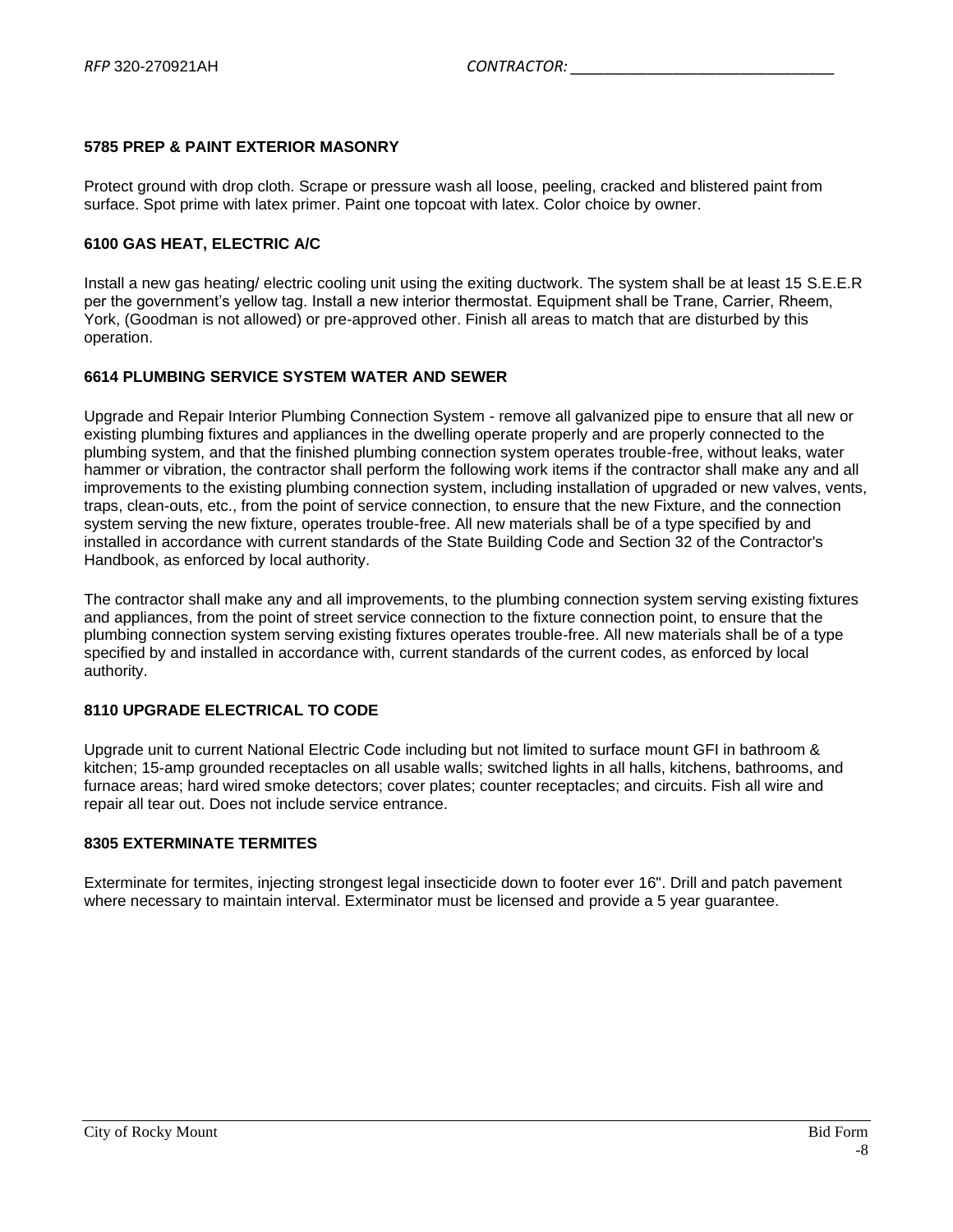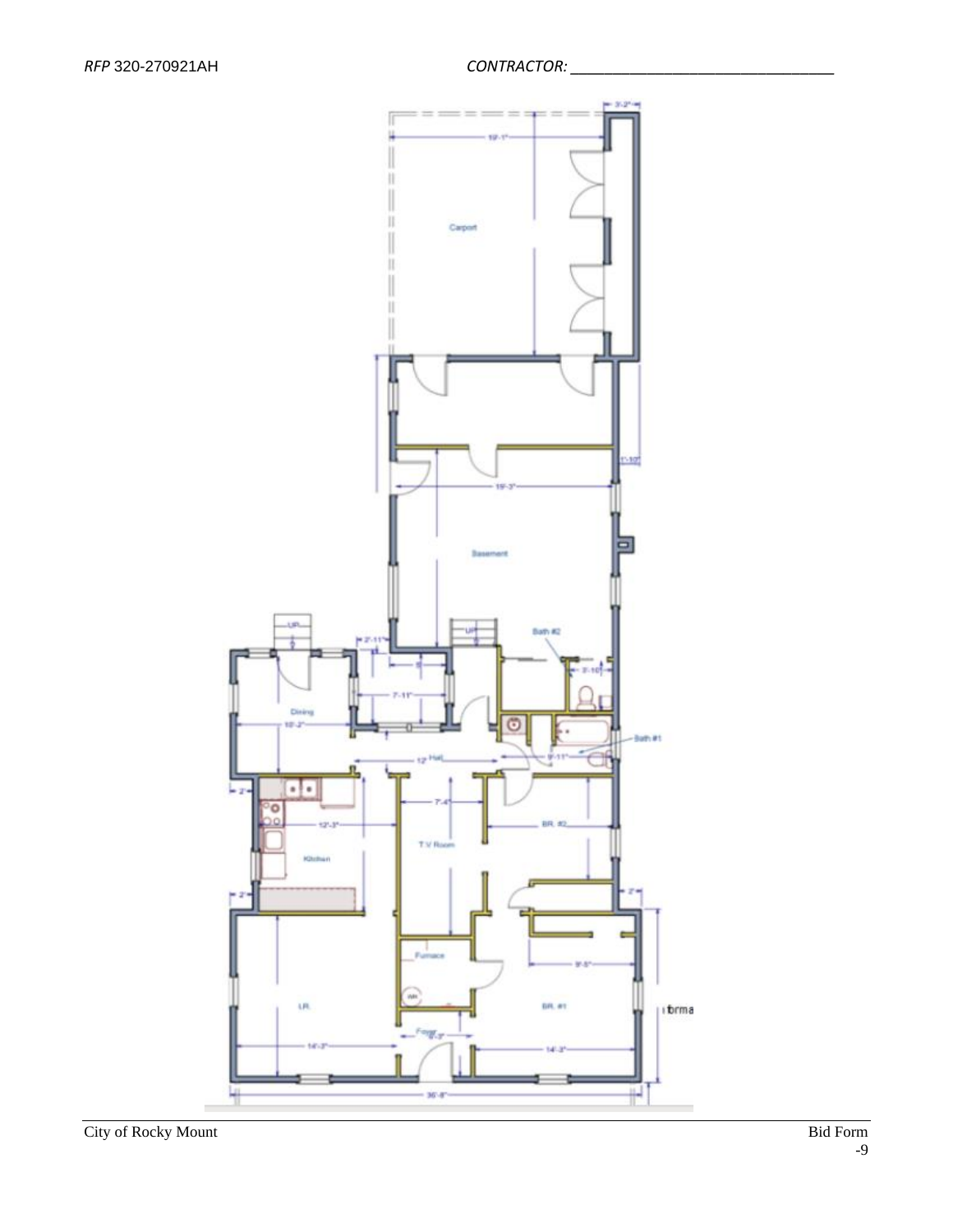### **ATTACMENT A: PRICING FORM**

For

#### **Housing Rehabilitation – Atlantic Arlington Corridor Project**

#### **320-270921AH**

<span id="page-9-0"></span>The undersigned, as bidder, proposes and agrees if this proposal is accepted to contract with the City of Rocky Mount for the furnishing of all materials, equipment, and labor necessary to complete the construction of the work described in these documents in full and complete in accordance with plans, specifications, and contract documents, and to the full and entire satisfaction of the City of Rocky Mount for the sum of:

### **PROPERTY A: 515 Goldleaf St, Rocky Mount N.C 27804**

| Item $#$              | <b>DESCRIPTION</b>           | <b>UNIT PRICE</b> |
|-----------------------|------------------------------|-------------------|
|                       | WINDOW REPLACEMENT -         |                   |
|                       | <b>VINYL- DBL HNG ENERGY</b> |                   |
| 2978                  | <b>STAR</b>                  |                   |
| 2640                  | SIDING - VINYL               |                   |
|                       | PREP & PAINT EXTERIOR        |                   |
| 5785                  | <b>MASONRY</b>               |                   |
| 6100                  | GAS HEAT, ELECTRIC A/C       |                   |
|                       | <b>PLUMBING SERVICE</b>      |                   |
|                       | SYSTEM WATER AND             |                   |
| 6614                  | <b>SEWER</b>                 |                   |
|                       | UPGRADE ELECTRICAL TO        |                   |
| 8110                  | <b>CODE</b>                  |                   |
| 8305                  | <b>EXTERMINATE TERMINTES</b> |                   |
| <b>Property Total</b> |                              |                   |

### **PROPERTY A CONTRACTOR PROPOSED CONSTRUCTION SCHEDULE.** Project start date will be

\_\_\_\_\_\_\_\_\_\_\_\_\_\_\_\_\_\_\_, 2021 with a completion date of \_\_\_\_\_\_\_\_\_\_\_\_\_\_\_\_\_\_, 2021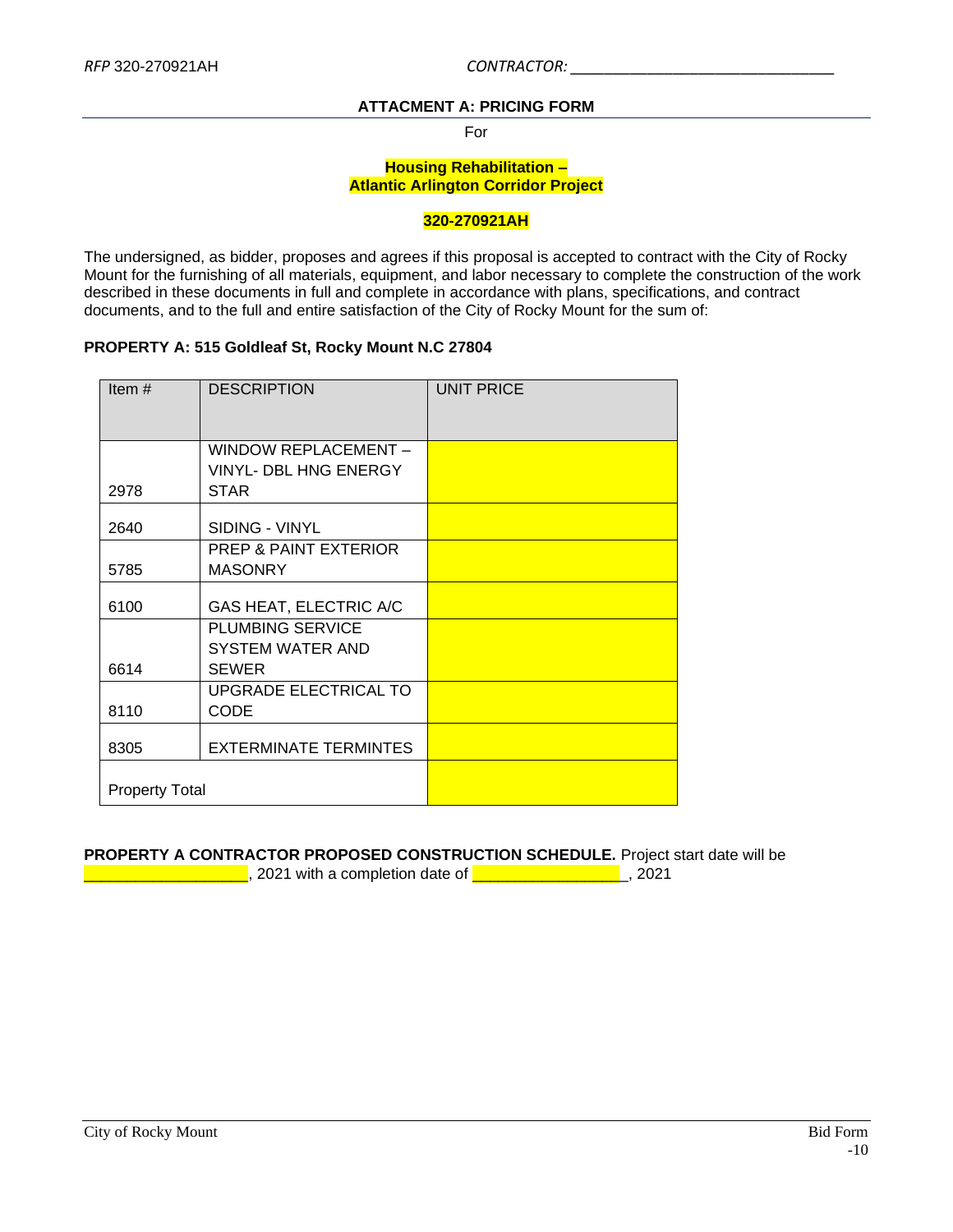### <span id="page-10-0"></span>**ATTACHMENT B: G E N E R A L C O N D I T I O N S**

#### **1. GENERAL**

It is understood and agreed that by submitting a proposal that the Contractor has examined these contract documents, drawings and/or specifications and has visited the site of the Work and has familiarized himself relative to the Work to be performed.

### **2. DEFINITIONS**

**Owner:** "Owner" shall mean, The City of Rocky Mount

**Contractor**: "Contractor" shall mean the entity that will provide the services for the Owner.

**Housing Rehabilitation Specialist**: The **Housing Rehabilitation Specialist(s)** are those referred to within this contract, or their authorized representatives. The Housing Rehabilitation Specialist(s), as referred to herein, shall mean architect and/or engineer responsible for preparing the project plans and specifications. They will be referred to hereinafter as if each were of the singular number, masculine gender.

**Contract Documents:** "Contract Documents" shall consist of the Standard Form of Informal Bidding; General Conditions of the Contract; special conditions if applicable; Supplementary General Conditions; the drawing and specifications, including all bulletins, addenda or other modifications of the drawings and specifications incorporated into the documents prior to their execution; the proposal; the contract; the performance bond if applicable; and insurance certificates. All of these items together form the contract.

### **INTENT AND EXECUTION OF DOCUMENTS**

The drawings and specifications are complementary, one to the other. That which is shown on the drawings or called for in the specifications shall be as binding as if it were both called for and shown. The intent of the drawings and specifications is to establish the scope of all labor, materials, transportation, equipment, and any and all other things necessary to provide a complete job. In case of discrepancy or disagreement in the Contract Documents, the order of precedence shall be: Form of Contract, specifications, large-scale detail drawings, smallscale drawings.

In such cases where the nature of the work requires clarification by the Housing Rehabilitation Specialist/ Owner, the Housing Rehabilitation Specialist/ Owner shall furnish such clarification. Clarifications and drawings shall be consistent with the intent of the Contract Documents and shall become a part thereof.

#### **4. AS-BUILT MARKED-UP CONSTRUCTION DOCUMENTS**

Contractor shall provide one complete set of legible "as-built" marked-up construction drawings and specifications recording any and all changes made to the original design during the course of construction. In the event no changes occurred, submit construction drawings and specifications set with notation "No Changes." The Housing Rehabilitation Specialist/Owner must receive "As-built" marked-up construction drawings and specifications before the final pay request can be processed.

#### **5. SUBMITTAL DATA**

The Contractor awarded the contract shall submit all specified submittals to the Owner/Housing Rehabilitation Specialist. A minimum number of copies as specified by the owner, of all required submittal data pertaining to construction, performance and general dimensional criteria of the components listed in the technical specifications shall be submitted. No material or equipment shall be ordered or installed prior to written approval of the submittals by the Housing Rehabilitation Specialist/Owner. Failure to provide submittal data for review on equipment listed in the technical specifications will result in removal of equipment by the Contractor at his expense if the equipment is not in compliance with the specifications.

### **6. SUBSTITUTIONS**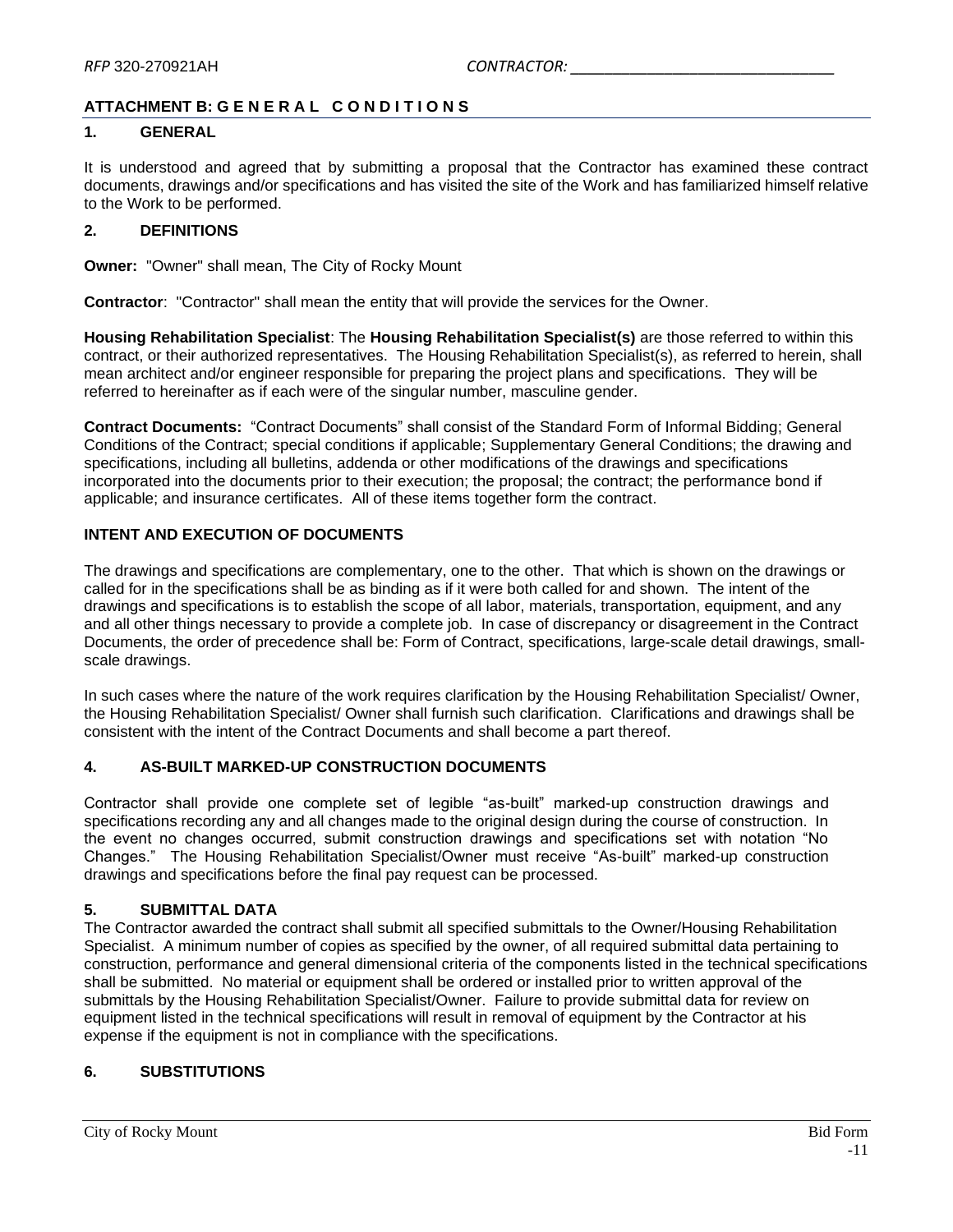In accordance with the provisions of G.S. 133-3, material, product, or equipment substitutions proposed by the bidders to those specified herein can only be considered during the bidding phase until five (5) days prior to the receipt of proposals or by the date specified in the pre proposal conference, when submitted to the Housing Rehabilitation Specialist with sufficient data to confirm material, product, or equipment equality.

Submittals for proposed substitutions shall include the following information:

- a. Name, address, and telephone number of manufacturer and supplier as appropriate.
- b. Trade name, model or catalog designation.
- c. Product data including performance and test data, reference standards, and technical descriptions of material, product, or equipment. Include color samples and samples of available finishes as appropriate.
- d. Detailed comparison with specified products including performance capabilities, warranties, and test results.
- e. Other pertinent data including data requested by the Housing Rehabilitation Specialist to confirm product equality.

If a proposed material, product, or equipment substitution is deemed equal by the Housing Rehabilitation Specialist to those specified, all bidders of record will be notified by Addendum*.*

### **7. WORKING DRAWINGS AND SPECIFICATIONS AT THE JOB SITE**

The contractor shall maintain, in readable condition at his job site one complete set of working drawings and specifications for his work including all shop drawings. Such drawings and specifications shall be available for use by the owner, Housing Rehabilitation Specialist or his authorized representative.

The contractor shall maintain at the job site, a day-to-day record of work-in-place that is at variance with the contract documents. Such variations shall be fully noted on project drawings by the contractor and submitted to the Housing Rehabilitation Specialist upon project completion and no later than 30 days after acceptance of the project.

### **8. MATERIALS, EQUIPMENT, EMPLOYEES**

- a. The contractor shall, unless otherwise specified, supply and pay for all labor, transportation, materials, tools, apparatus, lights, power, fuel, heat, sanitary facilities, water, scaffolding and incidentals necessary for the completion of his work, and shall install, maintain and remove all equipment of the construction, other utensils or things, and be responsible for the safe, proper and lawful construction, maintenance and use of same, and shall construct in the best and most workmanlike manner, a complete job and everything incidental thereto, as shown on the plans, stated in the specifications, or reasonably implied therefrom, all in accordance with the contract documents.
- b. All materials shall be new and of quality specified, except where reclaimed material is authorized herein and approved for use. Workmanship shall at all times be of a grade accepted as the best practice of the particular trade involved, and as stipulated in written standards of recognized organizations or institutes of the respective trades except as exceeded or qualified by the specifications.
- c. Upon notice, the contractor shall furnish evidence as to quality of materials.
- d. Products are generally specified by ASTM or other reference standard and/or by manufacturer's name and model number or trade name. When specified only by reference standard, the Contractor may select any product meeting this standard, by any manufacturer. When several products or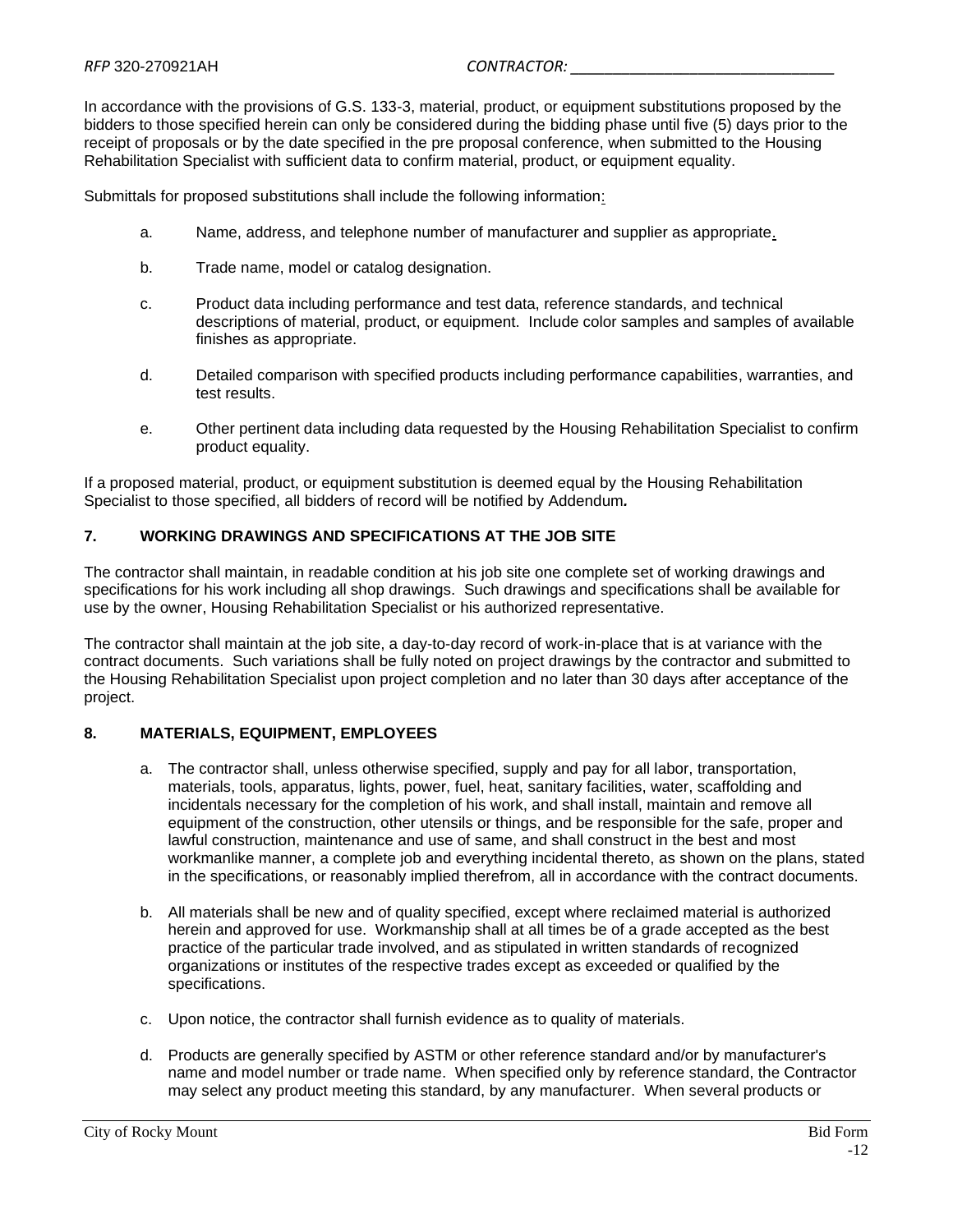manufacturers are specified as being equally acceptable, the Contractor has the option of using any product and manufacturer combination listed. However, the contractor shall be aware that the cited examples are used only to denote the quality standard of product desired and that they do not restrict bidders to a specific brand, make, manufacturer or specific name; that they are used only to set forth and convey to proposals the general style, type, character and quality of product desired; and that equivalent products will be acceptable. Request for substitution of materials, items, or equipment shall be submitted to the Housing Rehabilitation Specialist for approval or disapproval; the Housing Rehabilitation Specialist prior to the opening of proposals shall make such approval or disapproval. Alternate materials may be requested after the award if it can clearly be demonstrated that it is an added benefit to the owner and the Housing Rehabilitation Specialist and owner approves.

- e. The Housing Rehabilitation Specialist is the judge of equality for proposed substitution of products, materials or equipment.
- f. If at any time during the construction and completion of the work covered by these contract documents, the language, conduct, or attire of any workman of the various crafts be adjudged a nuisance to the owner or Housing Rehabilitation Specialist, or if any workman be considered detrimental to the work, the contractor shall order such parties removed immediately from grounds.
- g. The Contractor shall cooperate with the Housing Rehabilitation Specialist and the owner in coordinating construction activities.
- h. The Contractor shall maintain qualified personnel and effective supervision at the site at all times during the project and exercise the appropriate quality control program to ensure compliance with the project drawings and specifications. The Housing Rehabilitation Specialist is responsible for determining compliance with the drawings and specifications.

### **9. CODES, PERMITS AND INSPECTIONS**

The Contractor shall obtain the required permits, if required, give all notices, and comply with all laws, ordinances, codes, rules and regulations bearing on the conduct of the work under this contract. If the Contractor observes that the drawings and specifications are at variance therewith, he shall promptly notify the Housing Rehabilitation Specialist in writing. If the Contractor performs any work knowing it to be contrary to such laws, ordinances, codes, rules and regulations, and without such notice to the Owner, he shall bear all cost arising there from.

All work under this contract shall conform to the current North Carolina Building Code and other state and national codes as are applicable.

All fire alarm work shall be in accordance with the latest State Construction Office (SCO) *Guidelines for Fire Alarm Installation* (NFPA72). Where the contract documents are in conflict with the SCO guidelines, the SCO guidelines shall govern. The Contractor shall be responsible for all the costs for the correction of the work where he installs it in conflict with the latest edition of the SCO *Guidelines for Fire Alarm Installation*.

**\***Inspection and certification of compliance by local authorities is necessary if an architect or engineer was not employed on the project.

#### **10. PROTECTION OF WORK, PROPERTY, THE PUBLIC AND SAFETY**

a. The contractors shall be jointly responsible for the entire site and the building or construction of the same and provide all the necessary protections, as required by the owner or Housing Rehabilitation Specialist, and by laws or ordinances governing such conditions. They shall be responsible for any damage to the owner's property or of that of others on the job, by them, their personnel, or their subcontractors, and shall make good such damages. They shall be responsible for and pay for any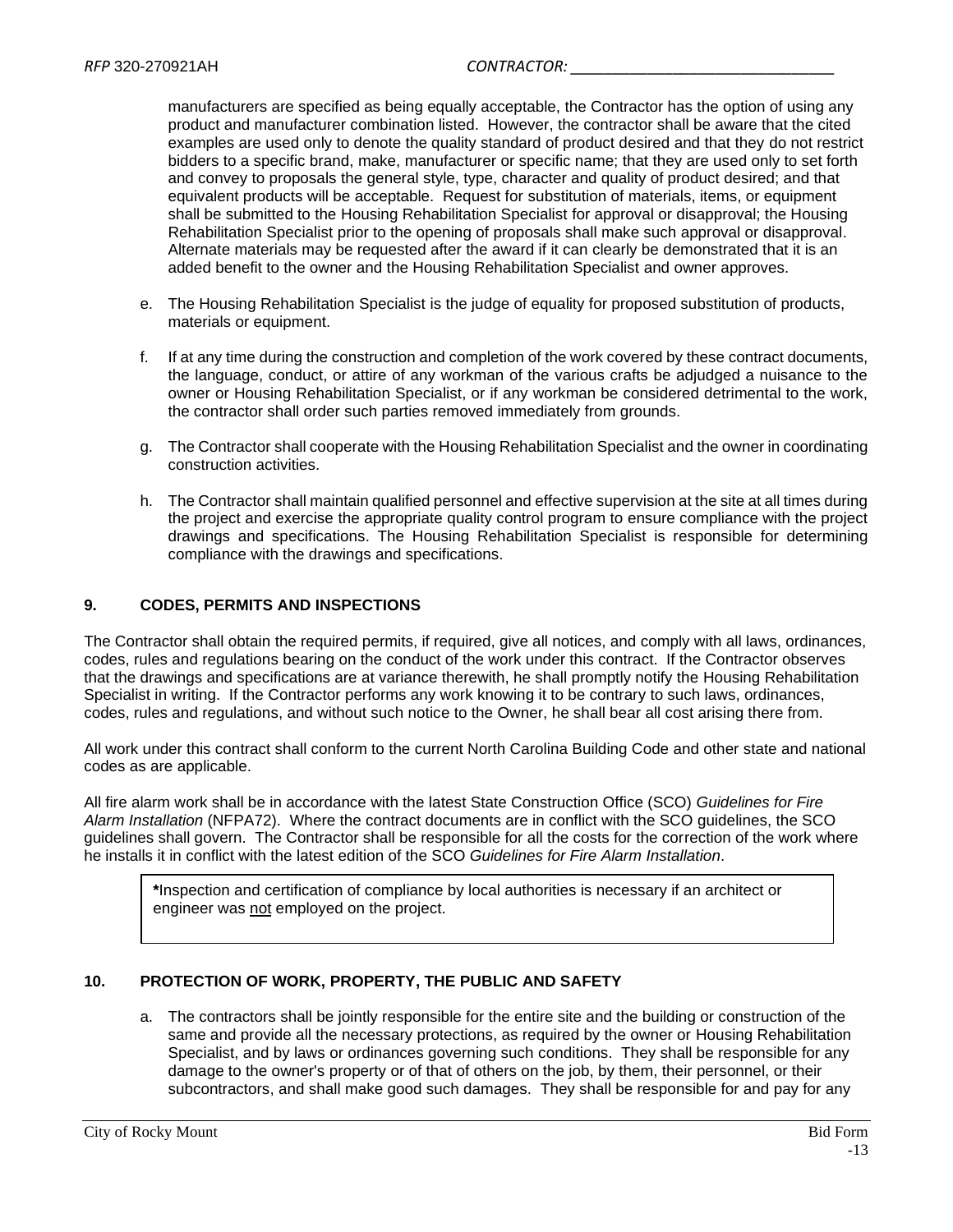damages caused to the owner. All contractors shall have access to the project at all times, except as indicated in the Supplemental General Conditions.

- b. The contractor shall provide cover and protect all portions of the structure when the work is not in progress, provide and set all temporary roofs, covers for doorways, sash and windows, and all other materials necessary to protect all the work on the building, whether set by him, or any of the subcontractors. Any work damaged through the lack of proper protection or from any other cause, shall be repaired or replaced without extra cost to the owner.
- c. No fires of any kind will be allowed inside or around the operations during the course of construction without special permission from the Housing Rehabilitation Specialist and owner.
- d. The contractor shall protect all trees and shrubs designated to remain in the vicinity of the operations by building substantial boxes around it. He shall barricade all walks, roads, etc., as directed by the Housing Rehabilitation Specialist to keep the public away from the construction. All trenches, excavations or other hazards in the vicinity of the work shall be well barricaded and properly lighted at night.
- e. The contractor shall provide all necessary safety measures for the protection of all persons on the job, including the requirements of the A.G.C. *Accident Prevention Manual in Construction*, as amended, and shall fully comply with all state laws or regulations and North Carolina State Building Code requirements to prevent accident or injury to persons on or about the location of the work. He shall clearly mark or post signs warning of hazards existing, and shall barricade excavations, elevator shafts, stairwells and similar hazards. He shall protect against damage or injury resulting from falling materials and he shall maintain all protective devices and signs throughout the progress of the work.
- f. The contractor shall adhere to the rules, regulations and interpretations of the North Carolina Department of Labor relating to Occupational Safety and Health Standards for the Construction Industry (Title 29, Code of Federal Regulations, Part 1926, published in Volume 39, Number 122, Part II, June 24, 1974, *Federal Register*), and revisions thereto as adopted by General Statutes of North Carolina 95-126 through 155.
- i. In the event of emergency affecting the safety of life, the protection of work, or the safety of adjoining properties, the contractor is hereby authorized to act at his own discretion, without further authorization from anyone, to prevent such threatened injury or damage. Any compensation claimed by the contractor on account of such action shall be determined as provided for under Article 13(b).
- j. Any and all costs associated with correcting damage caused to adjacent properties of the construction site or staging area shall be borne by the contractor. These costs shall include but not be limited to flooding, mud, sand, stone, debris, and discharging of waste products.

### **11. SUBCONTRACTS AND SUBCONTRACTORS**

The Contractor is and remains fully responsible for his own acts or omissions as well as those of any subcontractor or of any employee of either. The Contractor agrees that no contractual relationship exists between the subcontractor and the Owner in regard to the contract, and that the subcontractor acts on this work as an agent or employee of the Contractor.

### **12. CONTRACTOR-SUBCONTRACTOR RELATIONSHIPS**

The Contractor agrees that the terms of these Contract Documents shall apply equally to each Subcontractor as to the Contractor, and the Contractor agrees to take such action as may be necessary to bind each Subcontractor to these terms. The Contractor further agrees to conform to the Code of Ethical Conduct as adopted by the Associated General Contractors of America, Inc., with respect to Contractor-Subcontractor relationships. The Owner reserves the right to limit the amount of portions of work to be subcontracted as hereinafter specified.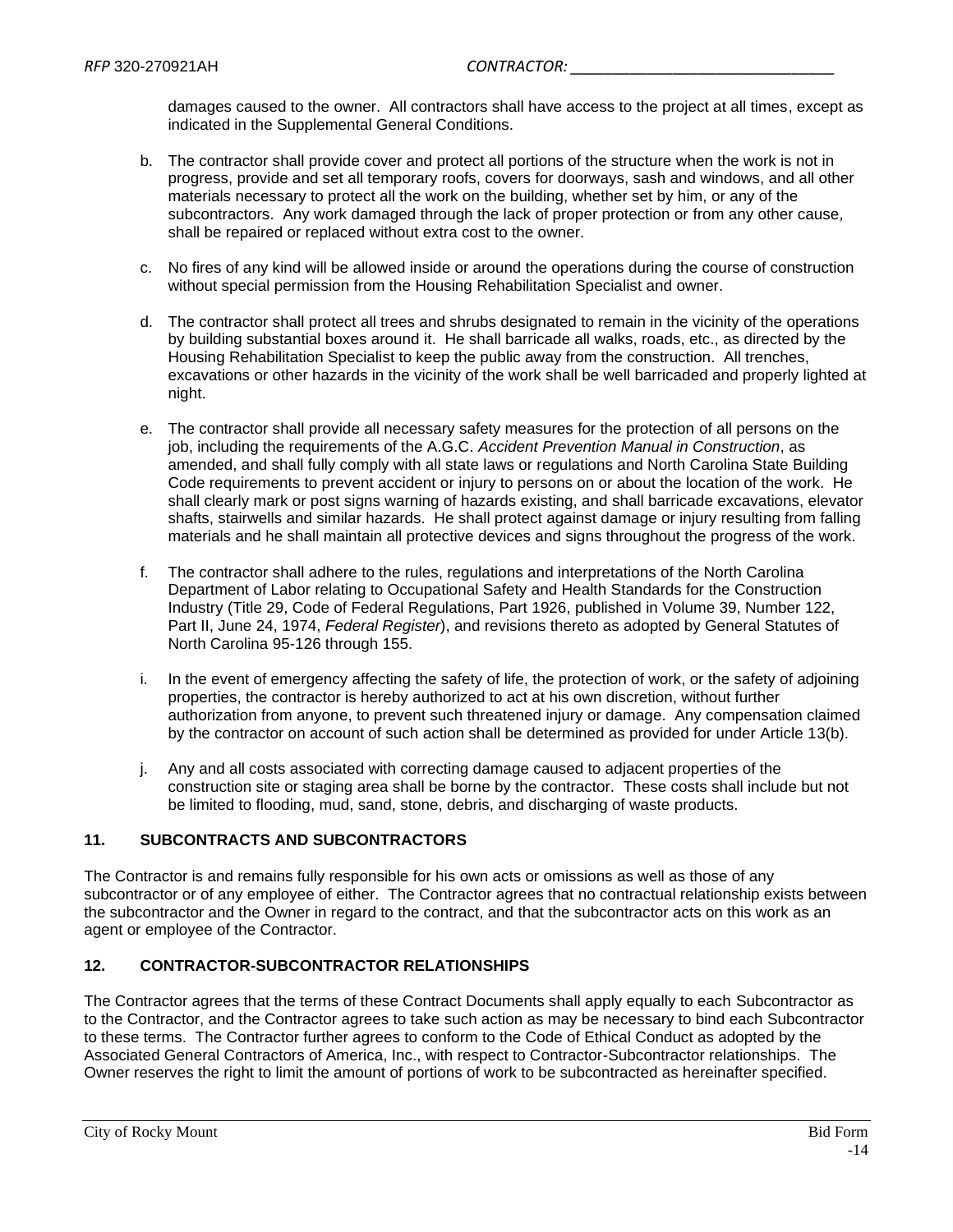### **13. CHANGES IN THE WORK AND CLAIMS FOR EXTRA COST**

- a. The owner may have changes made in the work covered by the contract. These changes will not invalidate and will not relieve or release the contractor from any guarantee given by him pertinent to the contract provisions.
- b. Except in an emergency endangering life or property, no change shall be made by the contractor except upon receipt of approved change order from the MWBE Coordinator, countersigned by the Housing Rehabilitation Specialist authorizing such change. No claim for adjustments of the contract price shall be valid unless this procedure is followed.

In the event of emergency endangering life or property, the contractor may be directed to proceed on a time and material basis whereupon the contractor shall proceed and keep accurately on such form as specified by the MWBE Coordinator and Housing Rehabilitation Specialist, a correct account of costs together with all proper invoices, payrolls and supporting data. Upon completion of the work the change order will be prepared as outlined c.

- c. In determining the values of changes, either additive or deductive, contractors are restricted to the use of the following method:
	- 1. The contracting parties shall negotiate and agree upon the equitable value of the change prior to issuance of the change order, and the change order shall stipulate the corresponding lump sum adjustment to the contract price.
- e. The term "net cost" as used herein shall mean the difference between all proper cost additions and deductions. The "cost" as used herein shall be limited to the following:
	- 1. The actual costs of materials and supplies incorporated or consumed as part of the work;
	- 2. The actual costs of labor expended on the project site; labor expended in coordination, change order negotiation, record document maintenance, shop drawing revision or other tasks necessary to the administration of the project are considered overhead whether they take place in an office or on the project site.
	- 3. The actual costs of labor burden, limited to the costs of social security (FICA) and Medicare/Medicaid taxes; unemployment insurance costs; health/dental/vision insurance premiums; paid employee leave for holidays, vacation, sick leave, and/or petty leave, not to exceed a total of 30 days per year; retirement contributions; worker's compensation insurance premiums; and the costs of general liability insurance when premiums are computed based on payroll amounts; the total of which shall not exceed thirty percent (30%) of the actual costs of labor;
	- 4. The actual costs of rental for tools, excluding hand tools; equipment; machinery; and temporary facilities required for the work;
	- 5. The actual costs of premiums for bonds, insurance, permit fees and sales or use taxes related to the work.
- f. Should concealed conditions be encountered in the performance of the work below grade, or should concealed or unknown conditions in an existing structure be at variance with the conditions indicated by the contract documents, the contract sum and time for completion may be equitably adjusted by change order upon claim by either party made within thirty (30) days after the condition has been identified. The cost of such change shall be arrived at by one of the foregoing methods. All change orders shall be supported by a unit cost breakdown showing method of arriving at net cost as defined above.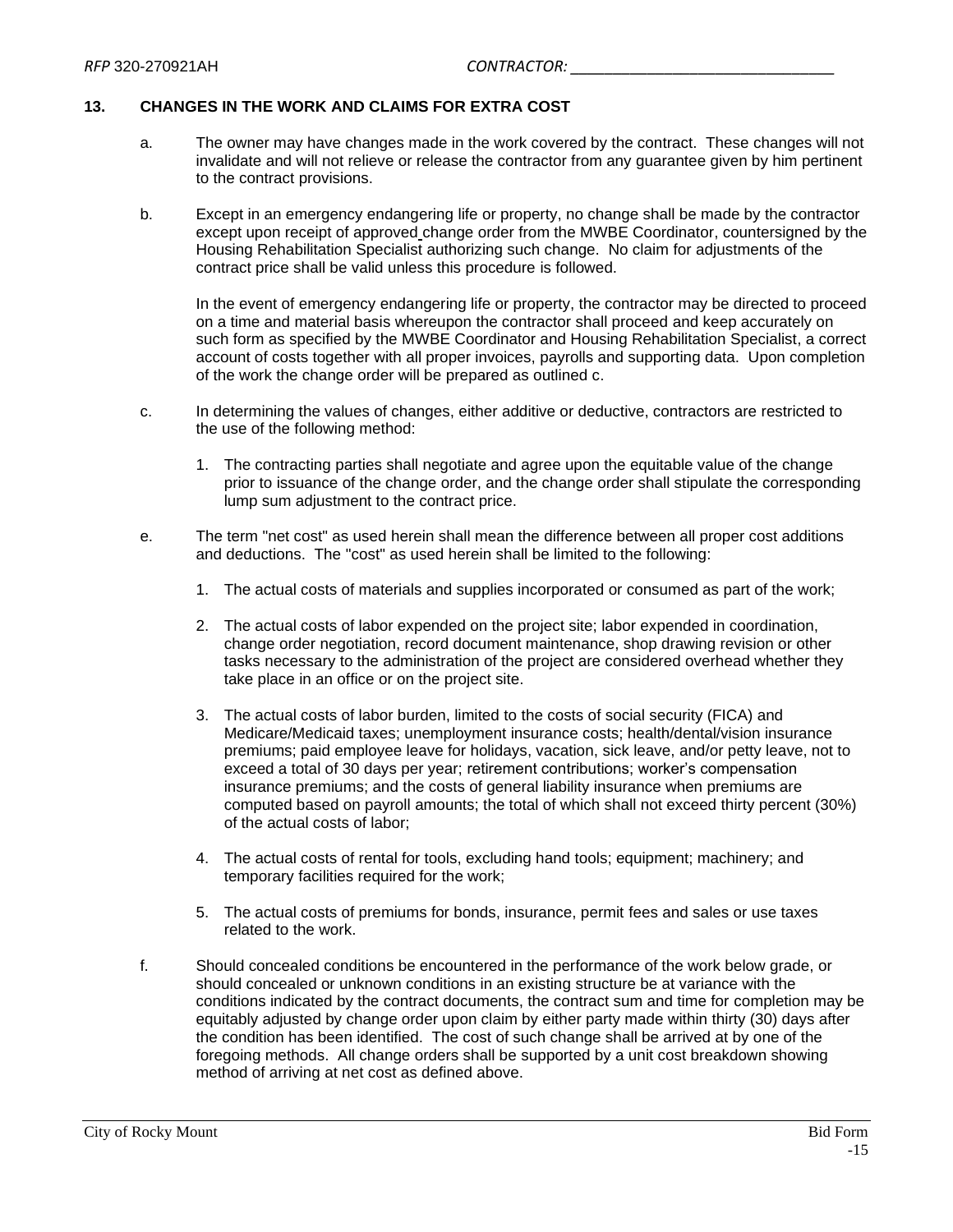g. Change orders shall be submitted by the contractor in writing to the owner/Housing Rehabilitation Specialist for review and approval. The contractor will provide such proposal and supporting data in suitable format. The Housing Rehabilitation Specialist shall verify correctness. Delay in the processing of the change order due to lack of proper submittal by the contractor of all required supporting data shall not constitute grounds for a time extension or basis of a claim. Within fourteen (14) days after receipt of the contractor's accepted proposal including all supporting documentation required by the Housing Rehabilitation Specialist*,* the MWBE Coordinator shall prepare the change order and forward to the contractor for his signature or otherwise respond, in writing, to the contractor's proposal. Within seven (7) days after receipt of the change order executed by the contractor, the Housing Rehabilitation Specialist shall, certify the change order by his signature, and forward the change order and all supporting data to the owner for the owner's signature. The owner shall execute the change order*,* within seven (7) days of receipt.

At the time of signing a change order, the contractor shall be required to certify as follows:

"I certify that my bonding company will be notified forthwith that my contract has been changed by the amount of this change order, and that a copy of the approved change order will be mailed upon receipt by me to my surety."

- h. A change order, when issued, shall be full compensation, or credit, for the work included, omitted or substituted. It shall show on its face the adjustment in time for completion of the project as a result of the change in the work.
- i. If, during the progress of the work, the owner requests a change order and the contractor's terms are unacceptable, the owner*,* may require the contractor to perform such work on a time and material basis whereupon the contractor shall proceed and keep accurately on such form as specified by the Housing Rehabilitation Specialist or owner, a correct account of cost together with all proper invoices, payrolls and supporting data. Upon completion of the work a change order will be prepared with allowances for overhead and profit. above and "net cost" and "cost" per paragraph d above. Without prejudice, nothing in this paragraph shall preclude the owner from performing or to have performed that portion of the work requested in the change order.

### **14. ANNULMENT OF CONTRACT**

If the contractor fails to begin the work under the contract within the time specified, or the progress of the work is not maintained on schedule, or the work is not completed within the time specified, or fails to perform the work with sufficient workmen and equipment or with sufficient materials to ensure the prompt completion of said work, or shall perform the work unsuitably or shall discontinue the prosecution of the work, or if the contractor shall become insolvent or be declared bankrupt or commit any act of bankruptcy or insolvency, or allow any final judgment to stand against him unsatisfied for a period of forty-eight (48) hours, or shall make an assignment for the benefit of creditors, or for any other cause whatsoever shall not carry on the work in an acceptable manner, the owner may give notice in writing, sent by certified mail, return receipt requested, to the contractor and his surety (if applicable) of such delay, neglect or default, specifying the same, and if the contractor within a period of seven (7) days after such notice shall not proceed in accordance therewith, then the owner shall, declare this contract in default, and, thereupon, the owner shall have full power and authority, without violating the contract, to take the prosecution of the work out of the hands of said contractor, to appropriate or use any or all contract materials and equipment on the grounds as may be suitable and acceptable and may enter into an agreement, either by public letting or negotiation, for the completion of said contract according to the terms and provisions thereof or use such other methods as in his opinion shall be required for the completion of said contract in an acceptable manner. All costs and charges incurred by the owner, together with the costs of completing the work under contract, shall be deducted from any monies due or which may become due said contractor. In case the expense so incurred by the owner shall be less than the sum which would have been payable under the contract, if it had been completed by said contractor, then the said contractor shall be entitled to receive the difference, but in case such expense shall exceed the sum which would have been payable under the contract, then the contractor shall be liable and shall pay to the owner the amount of said excess.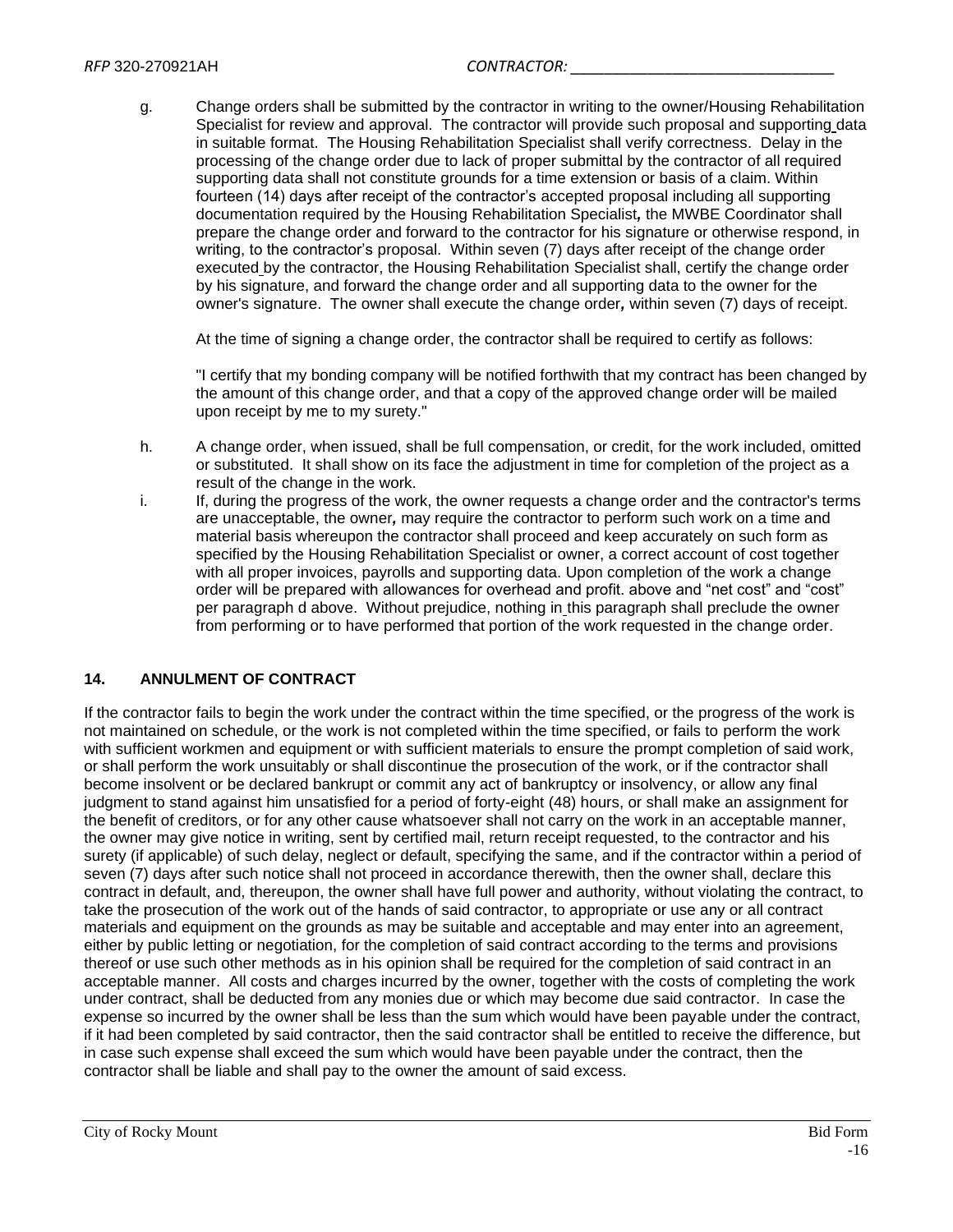#### **15. TERMINATION FOR CONVENIENCE**

a. Owner may at any time and for any reason terminate Contractor's services and work at Owner's convenience, after notification to the contractor in writing via email or certified mail. Upon receipt of such notice, Contractor shall, unless the notice directs otherwise, immediately discontinue the work and placing of orders for materials, facilities and supplies in connection with the performance of this Agreement.

### **16. OWNER'S RIGHT TO DO WORK**

If, during the progress of the work or during the period of guarantee, the contractor fails to prosecute the work properly or to perform any provision of the contract, the owner, after seven (7) days' written notice sent by email or certified mail, return receipt requested, to the contractor from the Housing Rehabilitation Specialist, may perform or have performed that portion of the work. The cost of the work may be deducted from any amounts due or to become due to the contractor, such action and cost of same having been first approved by the Housing Rehabilitation Specialist. Should the cost of such action of the owner exceed the amount due or to become due the contractor, then the contractor shall be liable for and shall pay to the owner the amount of said excess.

### **17. REQUESTS FOR PAYMENT**

Contractor shall refer to the Supplemental General Conditions for specific directions on invoicing, procedures and the name and address where to send applications for payments for this project. It is imperative that invoices be sent only to the above address in order to assure proper and timely delivery and handling.

#### **18. PAYMENTS WITHHELD**

The Compliance Administrator may withhold payment for the following reasons:

- a. Faulty work not corrected or failed inspection.
- b. To provide for sufficient contract balance to cover liquidated damages that will be assessed.
- c. The secretary of the Department of Administration may authorize the withholding of payment for the following reasons:
	- i.Claims filed against the contractor or evidence that a claim will be filed.
	- ii.Evidence that subcontractors have not been paid.

#### When grounds for withholding payments have been removed, payment will be released. **19. MINIMUM INSURANCE REQUIREMENTS**

Requirements. Providing and maintaining adequate insurance coverage is a material obligation of the Contractor and is of the essence of The Contract. All such insurance shall meet all laws of the City of Rocky Mount. Such insurance coverage shall be obtained from companies that are authorized to provide such coverage and that are authorized by the Commissioner of Insurance to do business in North Carolina. The Contractor shall at all times comply with the terms of such insurance policies, and all requirements of the insurer under any such insurance policies, except as they may conflict with existing North Carolina laws or The Contract. The limits of coverage under each insurance policy maintained by the Contractor shall not be interpreted as limiting the Contractor's liability and obligations under the Contract.

Insurance. Contractor agrees to maintain **Commercial General Liability** in amount of \$1,000,000 each occurrence, \$1,000,000 each occurrence in Personal & Advertising Injury with \$2,000,000 General Aggregate, and \$2,000,000 Products/Completed Operations Aggregate. Contractor shall maintain \$1,000,000 in **automobile liability,** and other appropriate insurance, as well as Workers Compensation in the required statutory amount of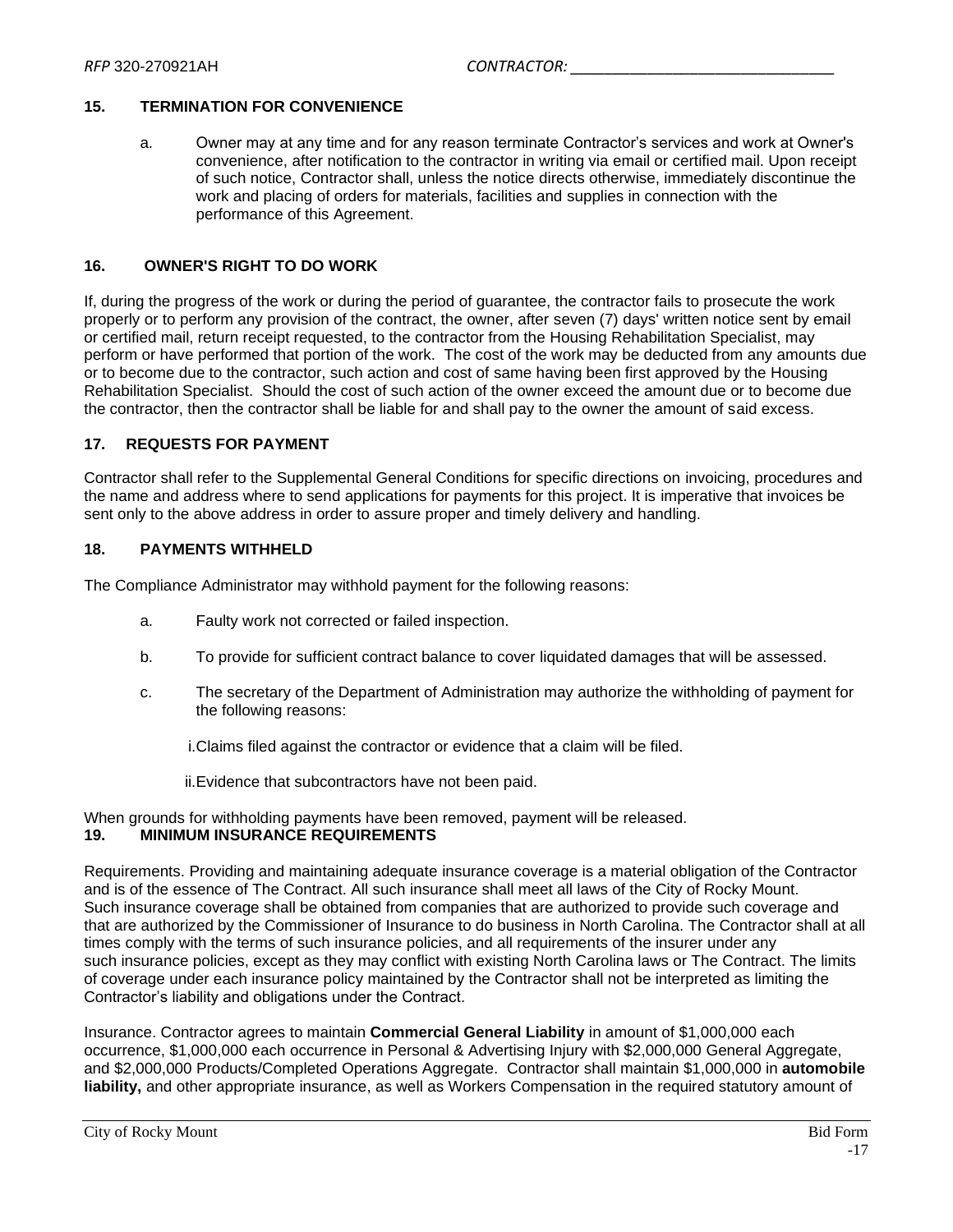\$500,000.00 for all employees participating in the provision of services under this Contract. The City of Rocky Mount shall be named by endorsement as an additional insured on the General and Automobile Liability policies. Certificates of such insurance shall be furnished by Contractor to the City and shall contain an endorsement to provide the City at least 30 days' written notice of any intent to cancel or terminate by either Contractor or the insuring company. Failure to furnish insurance certificates or maintain such insurance shall be a default under this contract and shall be grounds for immediate termination of this Contract.

### **20. ASSIGNMENT**

No assignment of the Contractor's obligations or the Contractor's right to receive payment hereunder shall be permitted.

#### **21. CLEANING UP AND RESTORATION OF SITE**

The Contractor shall keep the sites and surrounding area reasonably free from rubbish at all times and shall remove debris from the site from time to time or when directed to do so by the Owner. Before final inspection and acceptance of the project, the Contractor shall thoroughly clean the sites, and completely prepare the project and site for use by the Owner.

At the end of construction, the contractor shall oversee and implement the restoration of the construction site to its original state. Restoration includes but not limited to walks, drives, lawns, trees and shrubs, corridors, stairs and other elements shall be repaired, cleaned or otherwise restored to their original state.

#### **22. GUARANTEE**

The contractor shall unconditionally guarantee materials and workmanship against patent defects arising from faulty materials, faulty workmanship or negligence for a period of twelve (12) months following the final acceptance of the work and shall replace such defective materials or workmanship without cost to the owner.

Where items of equipment or material carry a manufacturer's warranty for any period in excess of twelve (12) months, then the manufacturer's warranty shall apply for that particular piece of equipment or material. The contractor shall replace such defective equipment or materials, without cost to the owner, within the manufacturer's warranty period.

Additionally, the owner may bring an action for latent defects caused by the negligence of the contractor, which is hidden or not readily apparent to the owner at the time of beneficial occupancy or final acceptance, whichever occurred first, in accordance with applicable law.

Guarantees for roofing workmanship and materials shall be stipulated in the specifications sections governing such roof, equipment, materials, or supplies.

### **23. STANDARDS**

All manufactured items and/or fabricated assemblies subject to operation under pressure, operation by connection to an electric source, or operation involving a connection to a manufactured, natural, or LP gas source shall be constructed and approved in a manner acceptable to the appropriate State or City inspector which customarily requires the label or re-examination listing or identification marking of appropriate safety standard organization, such as the American Society of Mechanical Engineers for pressure vessels; the Underwriters Laboratories and/or National Electrical Manufacturers Association for electrically operated assemblies; or the American Gas Association for gas operated assemblies, where such approvals of listings have been established for the type of device offered and furnished. Further, all items furnished shall meet all requirements of the Occupational Safety and Health Act (OSHA), and State and federal requirements relating to clean air and water pollution.

All equipment and products must be independent third party tested and labeled (UL, FM, or CTS) before final connections to Owner services or utilities.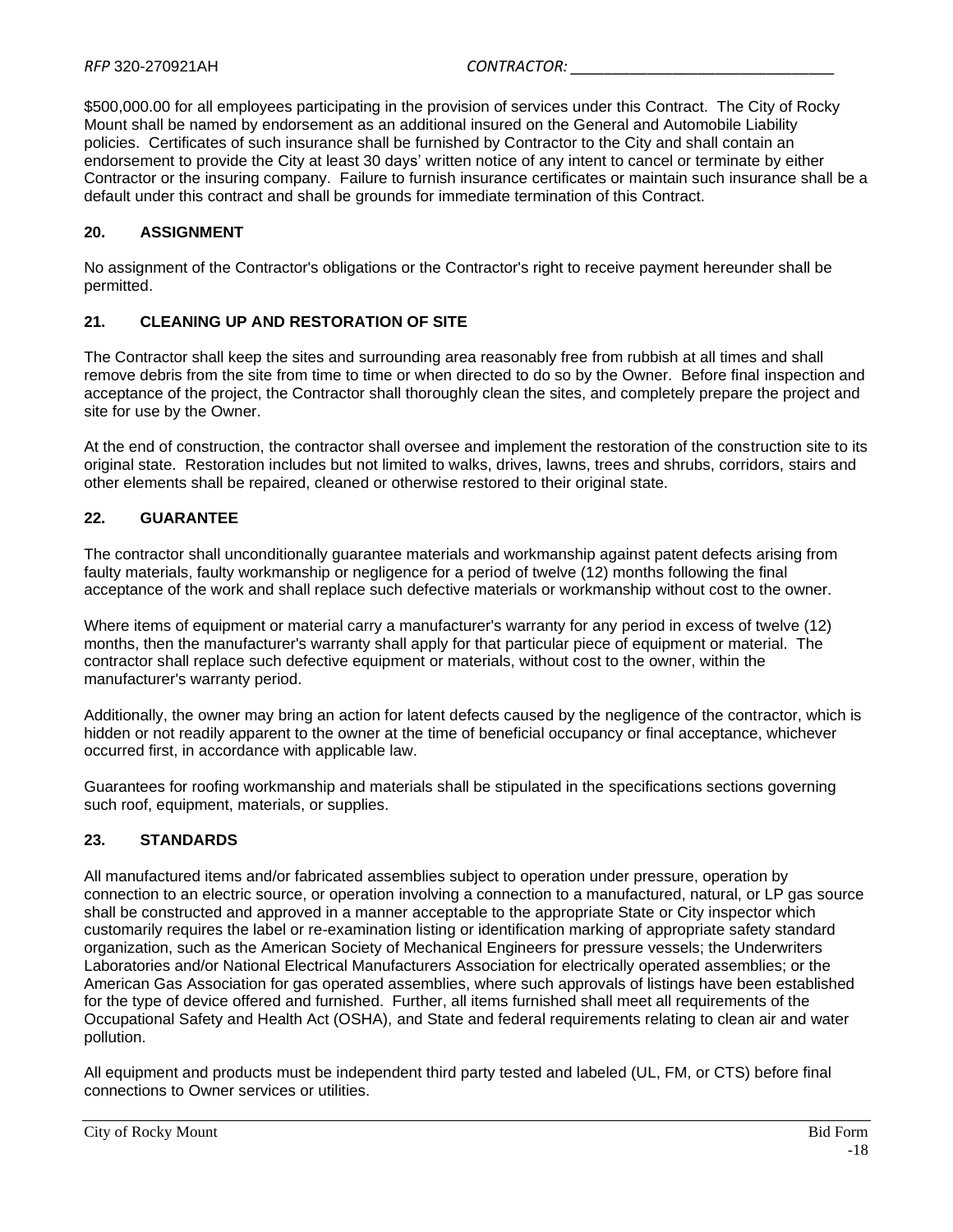### **24. EQUAL OPPORTUNITY CLAUSE**

The non-discrimination clause contained in Section 202 (Federal) Executive Order 11246, as amended by Executive Order 11375, relative to equal employment opportunity for all persons without regard to race, color, religion, sex or national origin, and the implementing rules and regulations prescribed by the secretary of Labor, are incorporated herein.

The contractor(s) agree not to discriminate against any employee or applicant for employment because of physical or mental disabilities in regard to any position for which the employee or applicant is qualified. The contractor agrees to take affirmative action to employ, advance in employment and otherwise treat qualified individuals with such disabilities without discrimination based upon their physical or mental disability in all employment practices.

#### **25. MINORITY BUSINESS PARTICIPATION**

The Contractor has the responsibility to make a good faith effort to solicit minority proposals and to attain the aspirational ten percent (10%) goal. We encourage all Contractors even minority businesses to obtain the aspirational goal where sub-contracting and supplier opportunities exist.

#### **26. MINORITY BUSINESS STATUTES**

GS 143-128.2 establishes a ten percent (10%) goal for participation by minority businesses valued \$100,000.00 or more for each State funded building project.

For construction contracts with a value of less than \$300,000, the Owner has the responsibility to make a good faith effort to solicit minority proposals and to attain the goal. The contractor shall include with his proposal a completed Identification of HUB Certified/Minority Business Participation form. Contractor shall submit completed Appendix F MBE Documentation for Contract Payments form with final payment request.

For construction contracts with a value of \$300,000 or greater, the contractor shall comply with the document *Guidelines for* Recruitment and Selection of Minority Businesses for Participation in State Construction Contracts including Identification of Minority Business Participation, Affidavits A, B, C, and D, and Appendix E. These forms provided herein are hereby incorporated and made a part of this contract. Forms can be found at rockymountnc.gov/mwbe

### **27. ACCESS TO PERSONS AND RECORDS**

The State Auditor shall have access to persons and records as a result of all contracts or grants entered into by the Owner in accordance with General Statute 147-64.7. The Owner's internal auditors shall also have the right to access and copy the Contractor's records relating to the Contract and Project during the term of the Contract and within two years following the completion of the Project/close-out of the Contract to verify accounts, accuracy, information, calculations and/or data affecting and/or relating to Contractor's requests for payment, requests for change orders, change orders, claims for extra work, requests for time extensions and related claims for delay/extended general conditions costs, claims for lost productivity, claims for lost efficiency, claims for idle equipment or labor, claims for price/cost escalation, pass-through claims of subcontractors and/or suppliers, and/or any other type of claim for payment or damages from Owner and/or its project representatives.

### **28. GOVERNING LAWS**

This contract is made under and shall be governed and construed in accordance with the laws of the State of North Carolina, without regard to its conflict of laws rules, and within which State all matters, whether sounding in Contract or tort or otherwise, relating to its validity, construction, interpretation and enforcement shall be determined.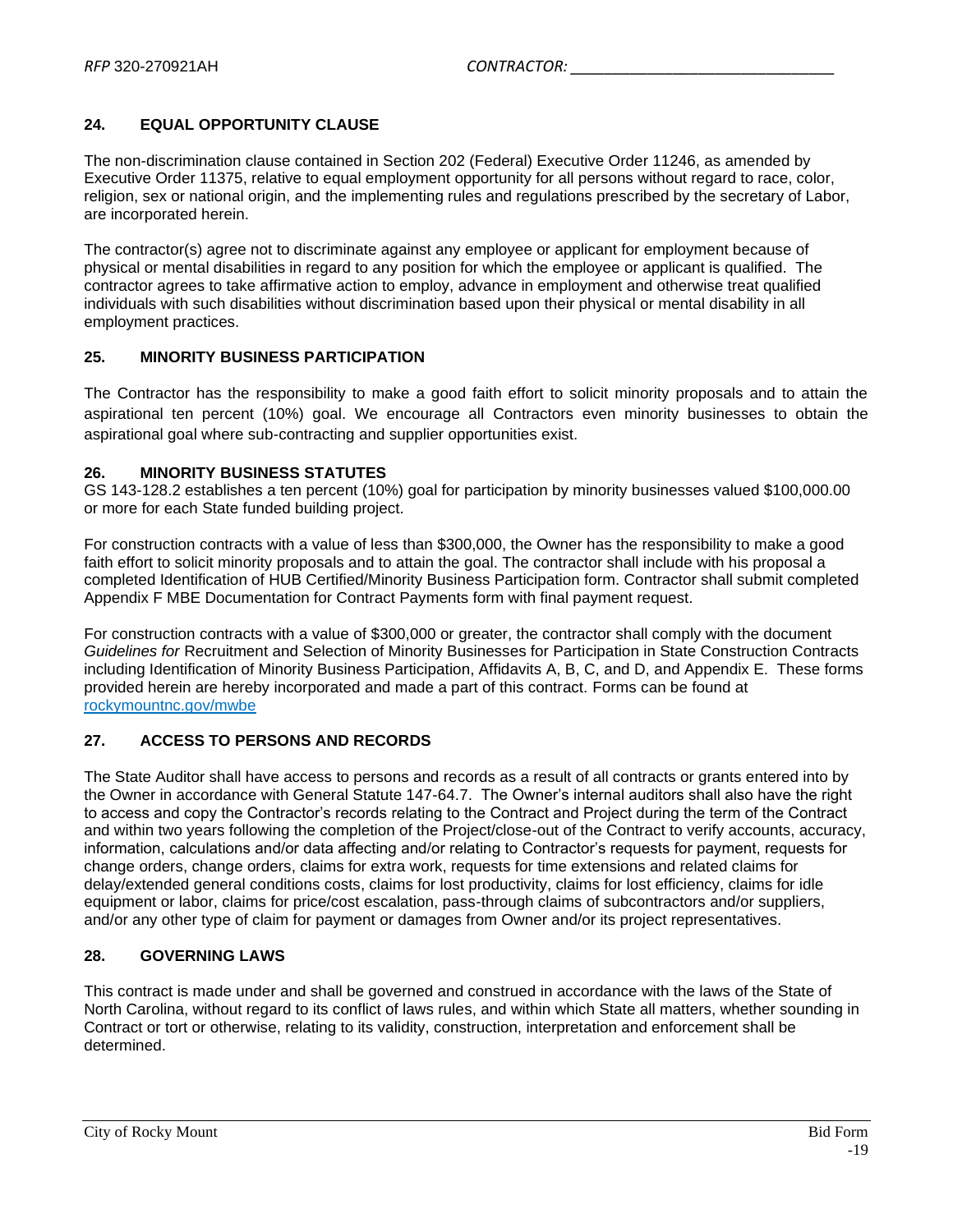### **ATTACHMENT C: SUPPLEMENTARY GENERAL CONDITIONS**

#### <span id="page-19-0"></span>**TIME OF COMPLETION**

The Contractor shall commence work to be performed under this Contract on a date to be specified in written order from the Housing Rehabilitation Specialist/Owner and shall fully complete all work hereunder within consecutive calendar days from the Notice to Proceed. The project over run, liquidated damages, shall be \$50.00 per day.

If the Contractor is delayed at any time in the progress of his work by any act or negligence of the Owner, his employees or his separate contractor, by changes ordered in the work; by abnormal weather conditions; by any causes beyond the Contractor's control or by other causes deemed justifiable by Owner, then the contract time may be reasonably extended in a written order from the Owner upon written request from the contractor within ten days following the cause for delay. Time extensions for weather delays, acts of God, labor disputes, fire, delays in transportation, unavoidable casualties or other delays which are beyond the control of the Owner do not entitle the Contractor to compensable damages for delays. Any contractor claim for compensable damages for delays is limited to delays caused solely by the owner or its agents.

#### **PAYMENTS**

Payment will be provided following the completion of each contracted property. Failure to complete work or inspection failure will result in withheld payment. Pre-payment or progress payments are not allowed by this funding source.

#### **UTILITIES**

Owner may provide certain utilities such as power or water with connections and extensions by the Contractor.

#### **USE OF SITE**

May be restricted. Work hours may be limited. Parking permits may be required.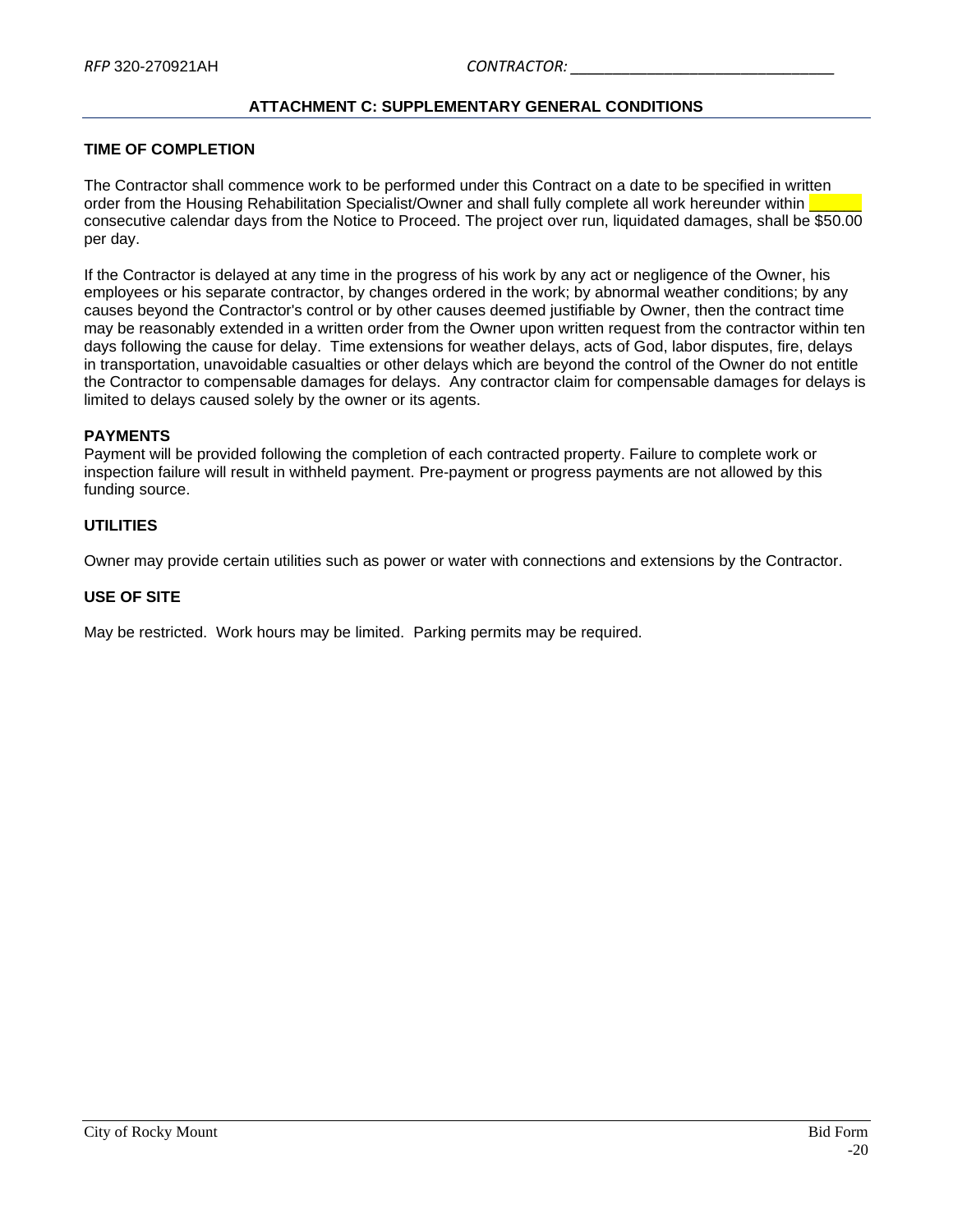#### **ATTACHMENT D: SUPPLEMENTAL VENDOR INFORMATION**

#### <span id="page-20-0"></span>**HISTORICALLY UNDERUTILIZED BUSINESSES**

Historically Underutilized Businesses (HUBs) consist of minority, women and disabled business firms that are at least fifty-one percent owned and operated by an individual(s) of the categories. Also included in this category are disabled business enterprises and non-profit work centers for the blind and severely disabled.

Pursuant to G.S. 143B-1361(a), 143-48 and 143-128.4, the State invites and encourages participation in this procurement process by businesses owned by minorities, women, disabled, disabled business enterprises and nonprofit work centers for the blind and severely disabled. This includes utilizing subcontractors to perform the required functions in this RFP. Any questions concerning NC HUB certification, contact the **[North Carolina Office of](http://ncadmin.nc.gov/businesses/hub)  [Historically Underutilized Businesses](http://ncadmin.nc.gov/businesses/hub)** at (919) 807-2330. The Vendor shall respond to question #1 and #2 below.

| a) Is Vendor a Historically Underutilized Business? $\vert \vert$ Yes $\vert \vert$ No                                  |
|-------------------------------------------------------------------------------------------------------------------------|
| b) Is Vendor Certified with North Carolina as a Historically Underutilized Business? $\vert \vert$ Yes $\vert \vert$ No |
| If so, state HUB classification:                                                                                        |
|                                                                                                                         |

#### **CONTRACTOR REGISTRATION**

New vendors must complete a vendor registration form using the link below. If you are a current vendor that has not completed the online vendor registration also complete the form. Once registration is complete email a copy of your W9 an E-Verify Affidavit to the contact person listed on the coversheet.

rockymountnc.gov/vendor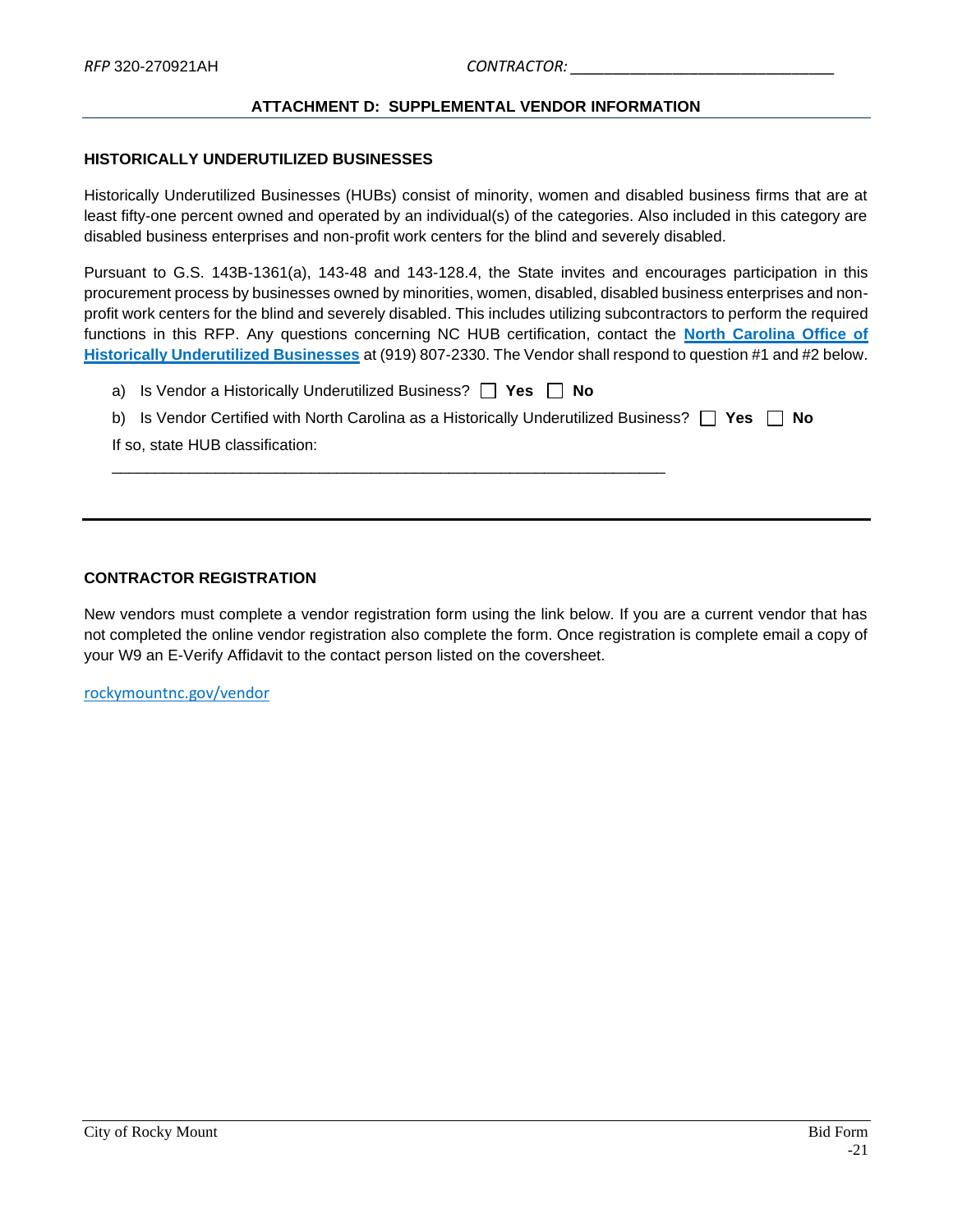<span id="page-21-0"></span>

| No.                     | Item | <b>Proposed Product(s)</b> | <b>Supplier Names &amp; Addresses</b> |
|-------------------------|------|----------------------------|---------------------------------------|
| $\overline{1}$          |      |                            |                                       |
| $\overline{\mathbf{2}}$ |      |                            |                                       |
| $\overline{3}$          |      |                            |                                       |
| $\overline{\mathbf{4}}$ |      |                            |                                       |
| $\overline{\mathbf{5}}$ |      |                            |                                       |

### **ATTACHMENT E: PROPOSED PRODUCTS FORM**

### CERTIFICATION BY PRIME CONTRACTOR:

Each supplier listed above has established his ability and responsibility to supply the specified materials in accordance with the Contract Documents.

**Contractor** 

| By: |           |                                          | Date: |  |
|-----|-----------|------------------------------------------|-------|--|
|     |           | Signature & Title                        |       |  |
|     | Approved: | CITY OF ROCKY MOUNT                      |       |  |
| By: |           |                                          | Date: |  |
|     |           | <b>Housing Rehabilitation Specialist</b> |       |  |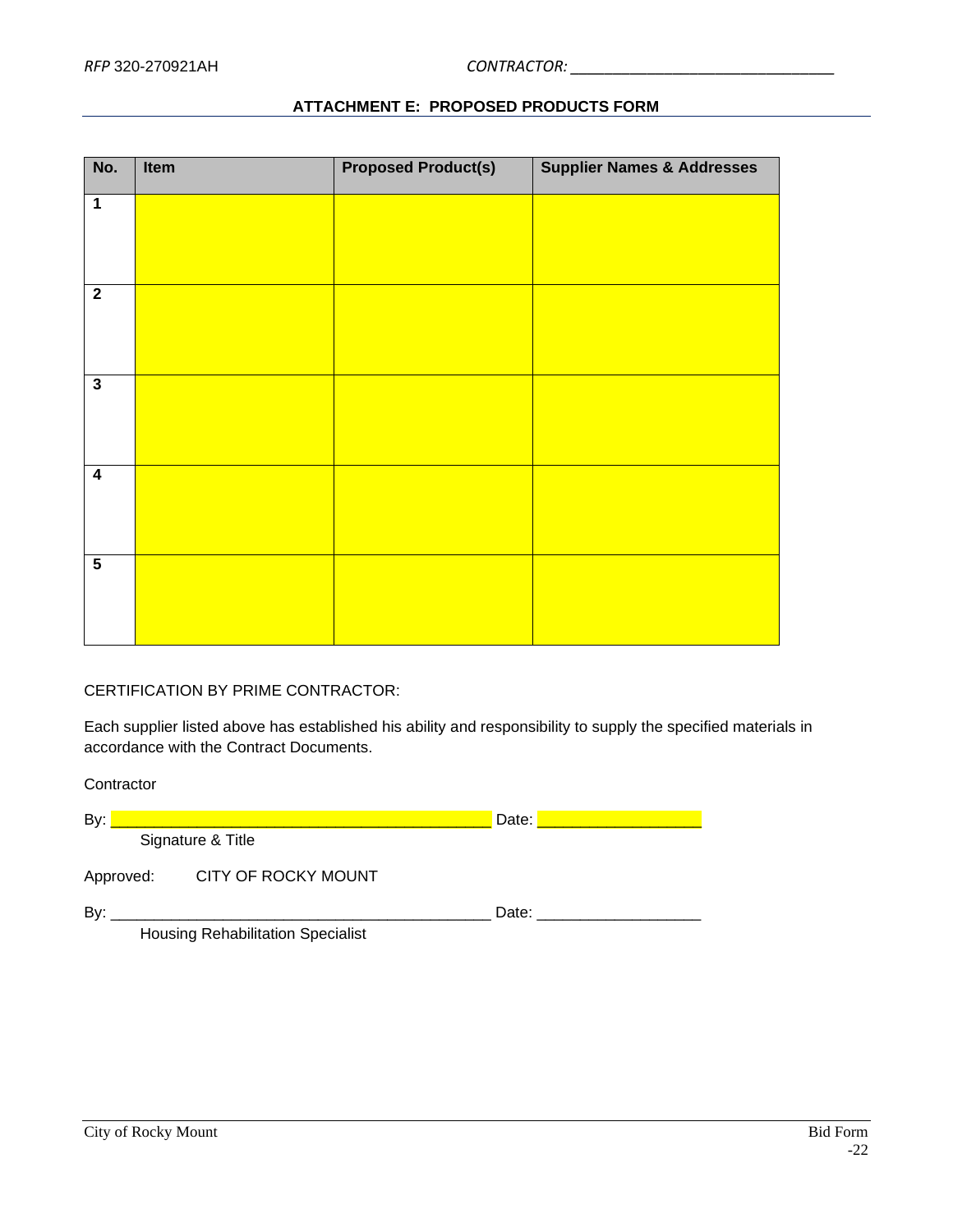### <span id="page-22-9"></span><span id="page-22-8"></span><span id="page-22-6"></span><span id="page-22-5"></span><span id="page-22-4"></span><span id="page-22-3"></span><span id="page-22-2"></span><span id="page-22-1"></span>**ATTACHMENT F: CONTRACT CHANGE ORDER TEMPLATE**

<span id="page-22-0"></span>

|                                                     |               | <b>CONTRACT CHANGE ORDER</b> |  |
|-----------------------------------------------------|---------------|------------------------------|--|
|                                                     | Project Name: |                              |  |
| <b>ROCKY MOUNT</b><br><b>COMMUNITY AND BUSINESS</b> | Bid No.       |                              |  |
| <b>DEVELOPMENT</b><br>THE CENTER OF IT ALL          |               | Contract No.                 |  |
|                                                     |               | Change Order No.             |  |
|                                                     |               | Date:                        |  |

#### **Contractor**

You are hereby requested to make the following changes in this contract in compliance with the provisions of the attached and or original Contract Documents.

<span id="page-22-7"></span>

| Item No. | Description of Changes | Additions | Deductions |
|----------|------------------------|-----------|------------|
|          |                        |           |            |
|          |                        |           |            |
|          |                        |           |            |
|          |                        |           |            |
|          |                        |           |            |
|          |                        |           |            |
|          |                        |           |            |

|                                | <b>Additions</b> | <b>Deductions</b> | Base |
|--------------------------------|------------------|-------------------|------|
| Original contract              |                  |                   |      |
| Cost of previous change orders |                  |                   |      |
| Cost of this change order      |                  |                   |      |
| <b>Total Contract Value</b>    |                  |                   |      |

| The Contract Time will be extended by 0 calendar days |
|-------------------------------------------------------|
|-------------------------------------------------------|

The Completion Date as of this Change Order is

Recommended for Acceptance By:

|  |  | Housing Rehabilitation Specialist: |  |  | )ato |
|--|--|------------------------------------|--|--|------|
|--|--|------------------------------------|--|--|------|

Compliance Administrator: \_\_\_\_\_\_\_\_\_\_\_\_\_\_\_\_\_\_\_\_\_\_\_\_\_\_\_\_\_\_\_\_\_\_\_\_ Date \_\_\_\_\_\_\_\_\_\_

Contractor Acceptance By: \_\_\_\_\_\_\_\_\_\_\_\_\_\_\_\_\_\_\_\_\_\_\_\_\_\_\_\_\_\_\_\_\_\_\_\_\_\_\_\_\_ Date\_\_\_\_\_\_\_\_\_\_\_\_

Owner Acceptance By: City of Rocky Mount, North Carolina By:

| <b>Purchasing Manager</b> | )ate |
|---------------------------|------|
|                           |      |

Director of Finance \_\_\_\_\_\_\_\_\_\_\_\_\_\_\_\_\_\_\_\_\_\_\_\_\_\_\_\_\_\_\_\_\_\_\_\_\_\_\_\_\_\_\_\_\_\_\_ Date \_\_\_\_\_\_\_\_\_\_\_\_

City of Rocky Mount Bid Form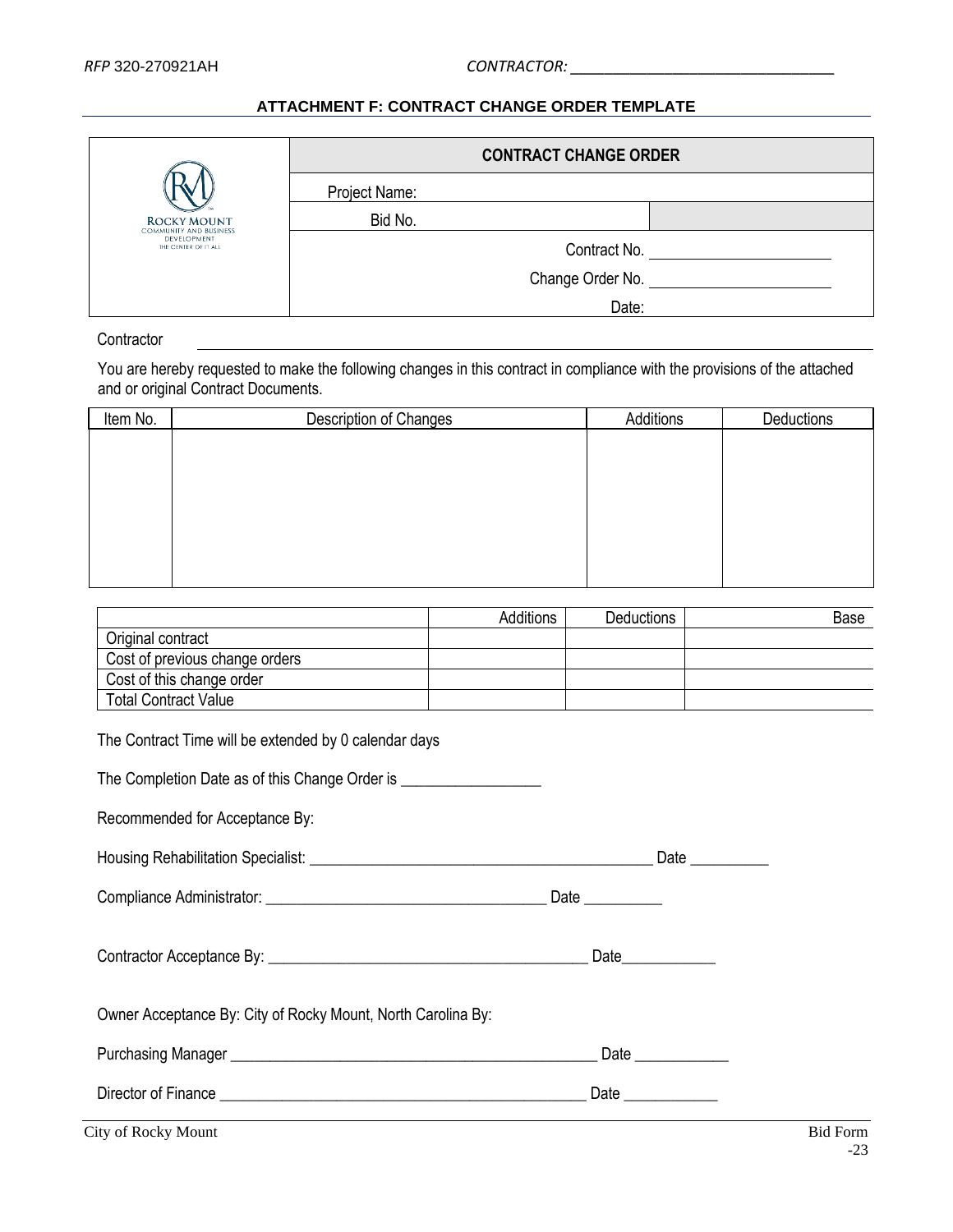| <b>CHANGE ORDER SCHEDULE</b>           |                    |              |                            |              |               |               |
|----------------------------------------|--------------------|--------------|----------------------------|--------------|---------------|---------------|
| <b>Contract No.</b><br><b>PROJECT:</b> |                    |              |                            |              |               |               |
| Project No.                            |                    |              | <b>Change Order</b><br>No. | of           |               |               |
| Date:                                  |                    |              |                            |              |               |               |
|                                        |                    |              |                            |              | <b>Sheet</b>  |               |
| <b>ITEM</b>                            |                    | <b>UNIT</b>  | <b>UNIT</b>                | QTY.         | QTY.          |               |
| NO.                                    | <b>DESCRIPTION</b> | <b>PRICE</b> |                            | <b>ADDED</b> | <b>DEDUCT</b> | <b>AMOUNT</b> |
|                                        |                    |              |                            |              |               |               |
|                                        |                    |              |                            |              |               |               |
|                                        |                    |              |                            |              |               |               |
|                                        |                    |              |                            |              |               |               |
|                                        |                    |              |                            |              |               |               |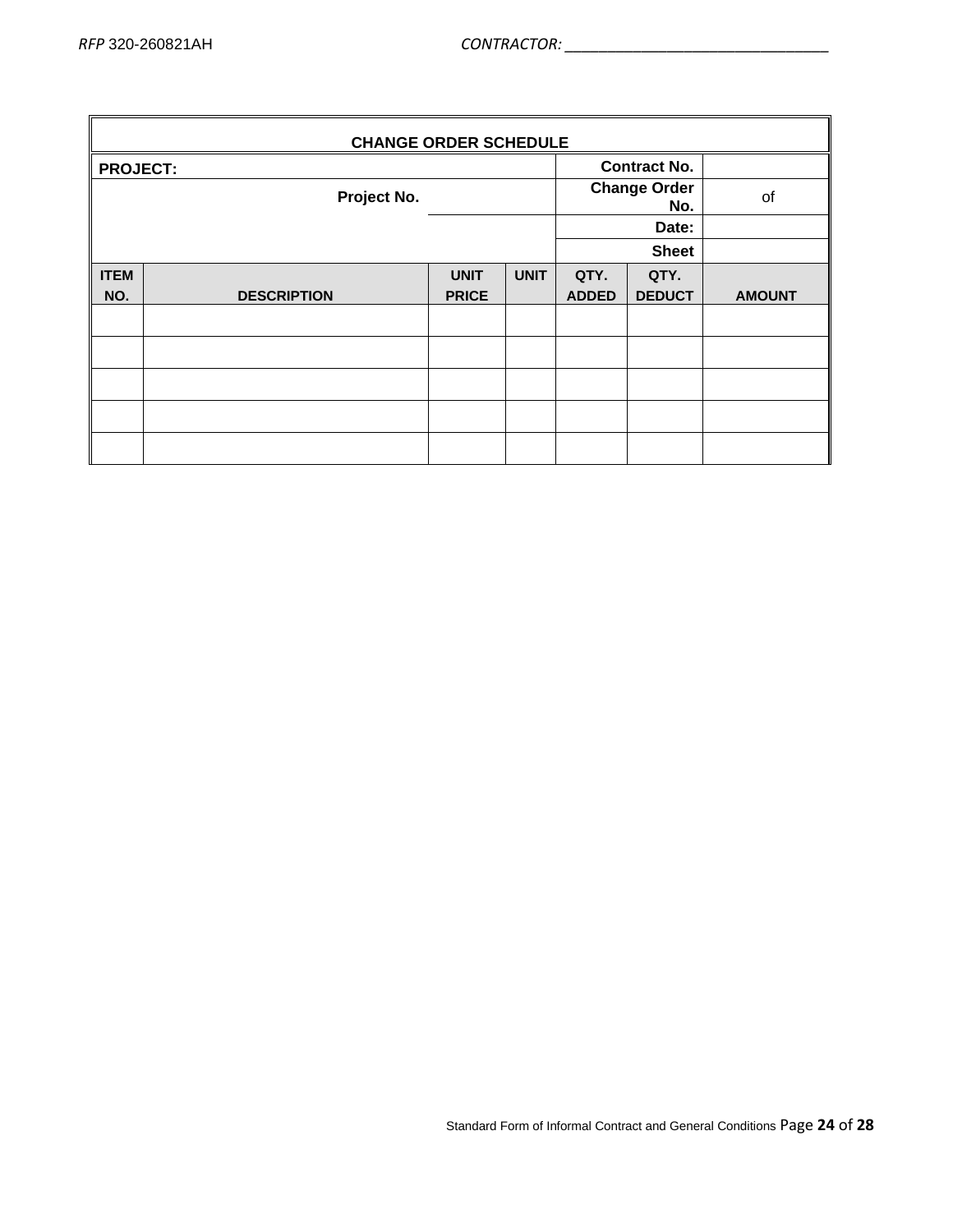# <span id="page-24-0"></span>**ATTACHMENT G: CONTRACTORS BID QUALIFICATION FORM**

| <b>Housing Rehabilitation Grant Program</b>                                                                                                                                                                                          |                                         |  |
|--------------------------------------------------------------------------------------------------------------------------------------------------------------------------------------------------------------------------------------|-----------------------------------------|--|
| Name of Firm <b>Name of Firm and Contract the Contract of Contract of Contract of Contract of Contract of Contract of Contract of Contract of Contract of Contract of Contract of Contract of Contract of Contract of Contract o</b> |                                         |  |
| Federal I.D. # <u>New York New York New York New York New York New York New York New York New York New York New York New York New York New York New York New York New York New York New York New York New York New York New York</u> |                                         |  |
| Name of Principal <b>Name of Principal Act of Act of Act of Act of Act of Act of Act of Act of Act of Act of Act o</b>                                                                                                               |                                         |  |
| Mailing Address <b>Demonstration of the Contract of Address</b>                                                                                                                                                                      |                                         |  |
| Business Phone <u>Product Community of Business Phone Phone Phone Phone Community of Business Phone Phone Commun</u>                                                                                                                 |                                         |  |
| A. Material Supplier (1) <b>A. Material Supplier (1)</b>                                                                                                                                                                             |                                         |  |
|                                                                                                                                                                                                                                      |                                         |  |
| Plumbing Subcontractor <b>Plumbing Subcontractor</b>                                                                                                                                                                                 |                                         |  |
|                                                                                                                                                                                                                                      |                                         |  |
| N.C. State License No: Network and Network and Network and Network and Network and                                                                                                                                                   |                                         |  |
| Electrical Subcontractor <u>New York New York New York New York New York New York New York New York New York New York New York New York New York New York New York New York New York New York New York New York New York New Yor</u> |                                         |  |
|                                                                                                                                                                                                                                      |                                         |  |
|                                                                                                                                                                                                                                      | Phone <b>Property Community</b>         |  |
| N.C. State License No: Value of the Contract of the Contract of the Contract of the Contract of the Contract o                                                                                                                       |                                         |  |
| Exterminator <b>Contract Contract Contract Contract Contract Contract Contract Contract Contract Contract Contract Contract Contract Contract Contract Contract Contract Contract Contract Contract Contract Contract Contract C</b> |                                         |  |
|                                                                                                                                                                                                                                      |                                         |  |
| Address <b>Management Community Community</b>                                                                                                                                                                                        | Phone <mark>______________</mark>       |  |
| N.C. State License No: Network and Network and Network and Network and Network and                                                                                                                                                   |                                         |  |
| Other Subcontractor <b>Department of the Contractor Contractor</b>                                                                                                                                                                   |                                         |  |
|                                                                                                                                                                                                                                      | <b>Phone Contract Contract Property</b> |  |
| N.C. State License No: 2008 - 2009 - 2009 - 2009 - 2009 - 2009 - 2009 - 2009 - 2009 - 2009 - 2009 - 2009 - 20                                                                                                                        |                                         |  |

Standard Form of Informal Contract and General Conditions Page **25** of **28**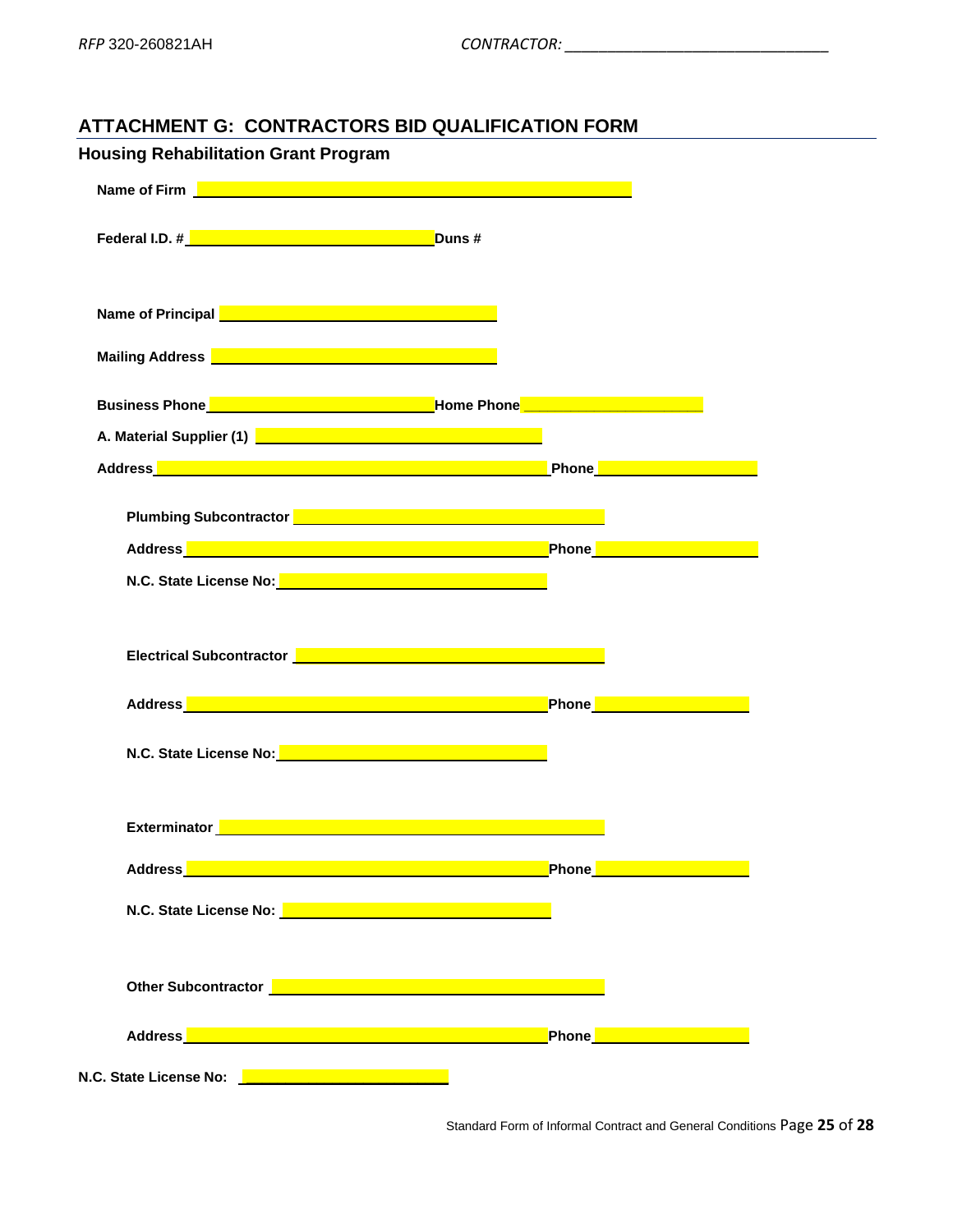## <span id="page-25-0"></span>**ATTACHMENT H: IDENTIFICATION OF MINORITY BUSINESS PARTICIPATION**

Attach to Bid Attach to Bid Attach to Bid Attach to Bid Attach to Bid Attach to Bid Attach to Bid Attach to Bid

# **Identification of HUB Certified/ Minority Business Participation**

I, (Name of Bidder) do hereby certify that on this project, we will use the following HUB Certified/ minority business as construction subcontractors, vendors, suppliers or providers of professional services.

| Firm Name, Address and Phone # | Work Type | *Minority<br>Category | **HUB<br>Certified<br>(Y/N) |
|--------------------------------|-----------|-----------------------|-----------------------------|
|                                |           |                       |                             |
|                                |           |                       |                             |
|                                |           |                       |                             |
|                                |           |                       |                             |
|                                |           |                       |                             |
|                                |           |                       |                             |
|                                |           |                       |                             |
|                                |           |                       |                             |
|                                |           |                       |                             |
|                                |           |                       |                             |

\*Minority categories: Black, African American (B), Hispanic (H), Asian American (A) American Indian (I), Female (F) Socially and Economically Disadvantaged (D)

\*\* HUB Certification with the state HUB Office required to be counted toward state participation goals.

The total value of minority business contracting will be (\$)

MBForms 2002-Revised July 2010

 $\bar{\mathbf{x}}$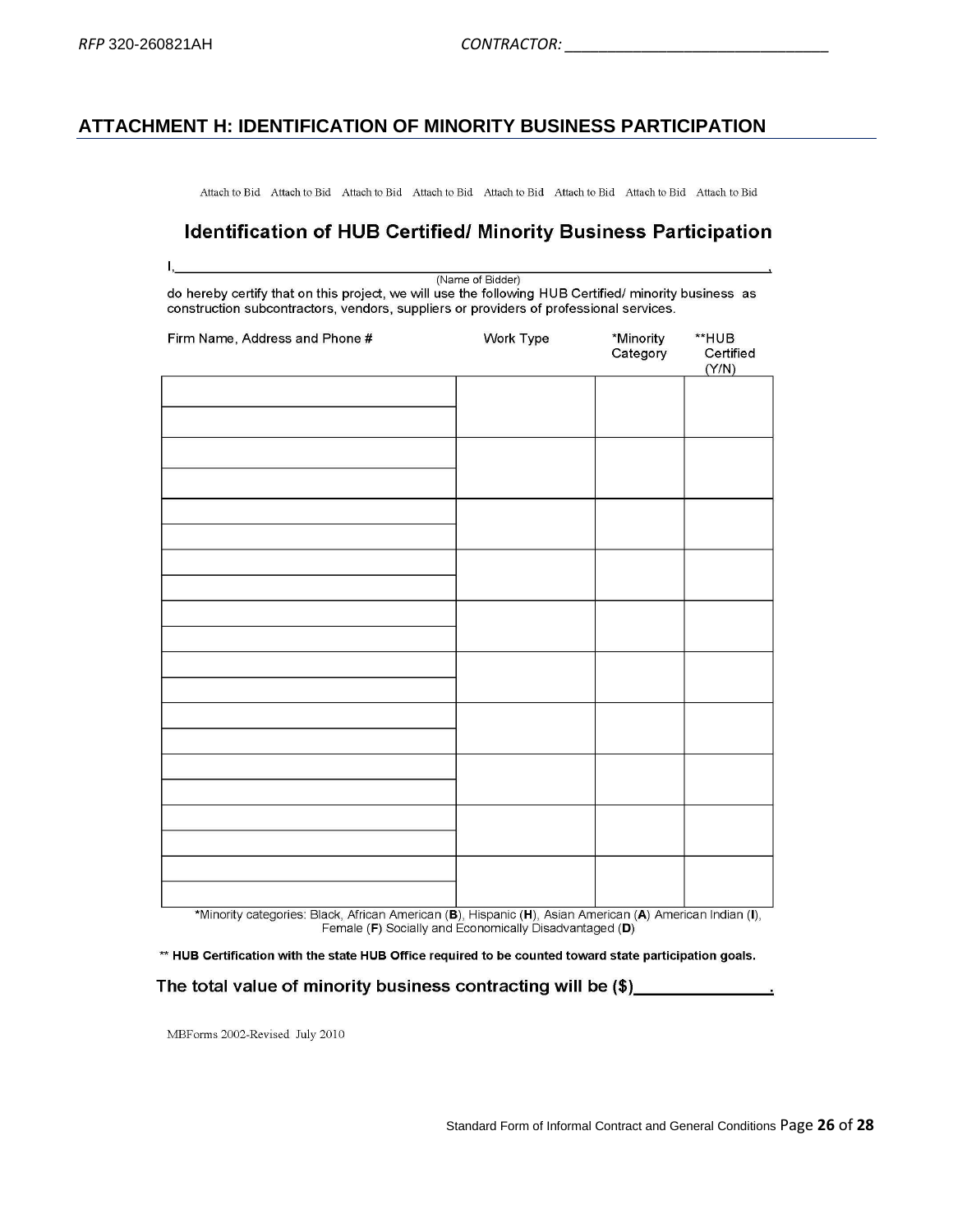# <span id="page-26-0"></span>**ATTACHMENT I: IRAN DIVESTMENT ACT CERTIFICATION**

## IRAN DIVESTMENT ACT CERTIFICATION REQUIRED BY N.C.G.S. **143C-6A-5(a)**

Name of Contractor, Vendor or Bidder:

As of the date listed below, the contractor, vendor or bidder listed above, and all subcontractors utilized by the contractor, vendor or bidder listed above, is not listed on the Final Divestment List created by the State Treasurer pursuant to N.C.G.S. 143-6A-4.

The undersigned hereby certifies that he or she is authorized by the contractor, vendor or bidder listed above to make the foregoing statement.

| Signature           | Date  |  |
|---------------------|-------|--|
|                     |       |  |
|                     |       |  |
|                     |       |  |
| <b>Printed Name</b> | Title |  |

# *Notes to persons signing this form:*

N.C.G.S. 143C-6A-5(a) requires this certification for bids or contracts with the State of North Carolina, a North Carolina local government, or any other political subdivision of the State of North Carolina. The certification is required at the following times:

 $\Box$  When a bid is submitted

 $\Box$  When a contract is entered into (if the certification was not already made when the vendor made its bid)

 $\Box$  When a contract is renewed or assigned

N.C.G.S. 143C-6A-5(b) requires that contractors with the State, a North Carolina local government, or any other political subdivision of the State of North Carolina must not utilize any subcontractor found on the State Treasurer's Final Divestment List. The State Treasurer's Final Divestment List can be found on the State Treasurer's website at the address www.nctreasurer.com/Iran and will be updated every 180 days.